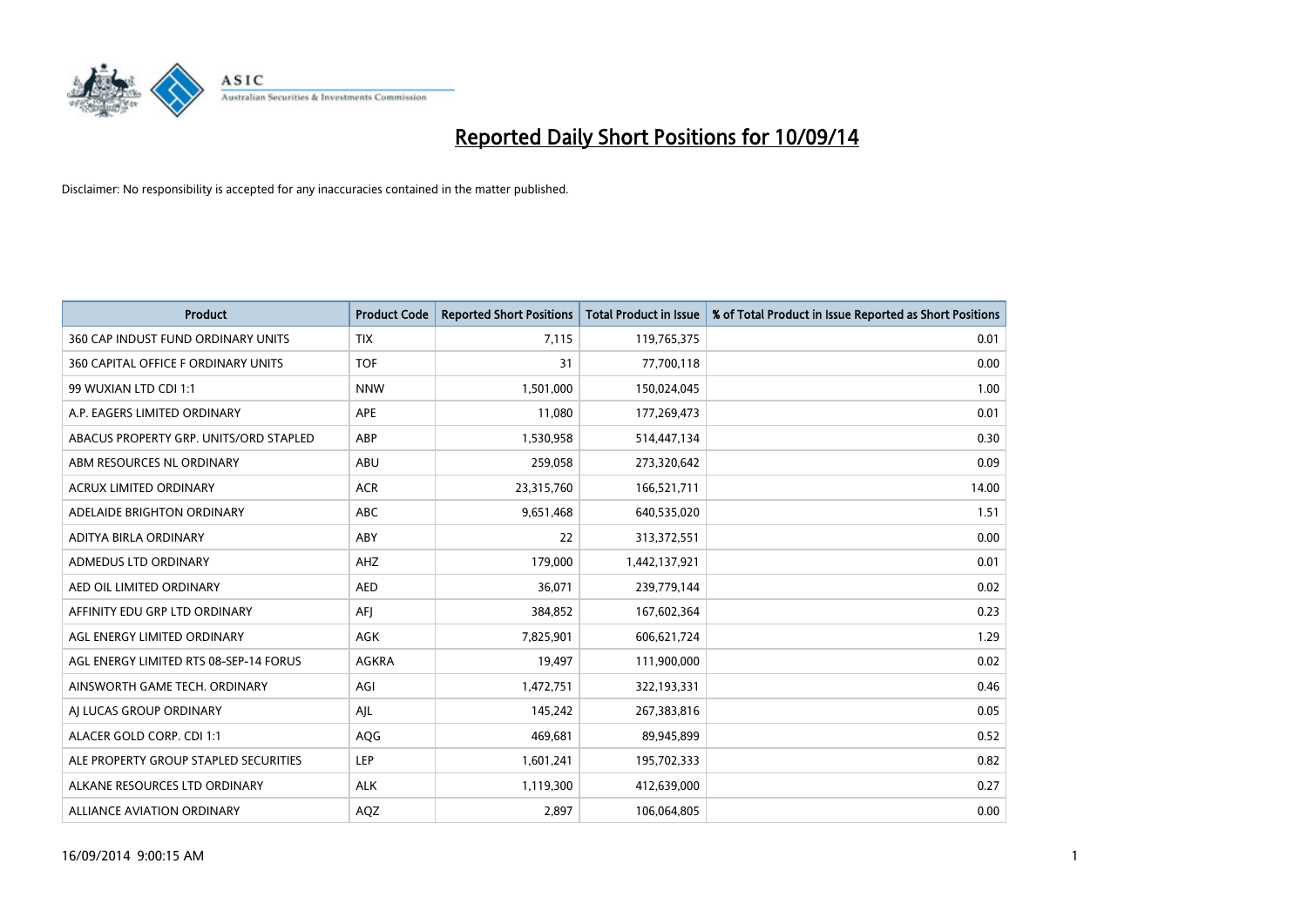

| <b>Product</b>                          | <b>Product Code</b> | <b>Reported Short Positions</b> | <b>Total Product in Issue</b> | % of Total Product in Issue Reported as Short Positions |
|-----------------------------------------|---------------------|---------------------------------|-------------------------------|---------------------------------------------------------|
| ALS LTD ORDINARY                        | <b>ALQ</b>          | 21,849,060                      | 397,795,796                   | 5.49                                                    |
| ALTIUM LIMITED ORDINARY                 | <b>ALU</b>          | 164,635                         | 113,272,762                   | 0.15                                                    |
| ALUMINA LIMITED ORDINARY                | <b>AWC</b>          | 63,474,338                      | 2,806,225,615                 | 2.26                                                    |
| AMALGAMATED HOLDINGS ORDINARY           | <b>AHD</b>          | 66                              | 157,884,059                   | 0.00                                                    |
| AMCOM TELECOMM, ORDINARY                | <b>AMM</b>          | 2,910,430                       | 264,835,089                   | 1.10                                                    |
| AMCOR LIMITED ORDINARY                  | <b>AMC</b>          | 4,100,655                       | 1,206,684,923                 | 0.34                                                    |
| AMP CAPITAL CHINA ORDINARY UNITS        | AGF                 | 19,738,791                      | 374,593,484                   | 5.27                                                    |
| AMP LIMITED ORDINARY                    | AMP                 | 10,824,516                      | 2,957,737,964                 | 0.37                                                    |
| ANSELL LIMITED ORDINARY                 | <b>ANN</b>          | 5,491,731                       | 152,940,881                   | 3.59                                                    |
| ANTARES ENERGY LTD ORDINARY             | <b>AZZ</b>          | 34,014                          | 255,000,000                   | 0.01                                                    |
| ANZ BANKING GRP LTD ORDINARY            | ANZ                 | 8,052,112                       | 2,756,627,771                 | 0.29                                                    |
| APA GROUP STAPLED SECURITIES            | APA                 | 9,664,003                       | 835,750,807                   | 1.16                                                    |
| APN NEWS & MEDIA ORDINARY               | <b>APN</b>          | 1,133,283                       | 1,029,041,356                 | 0.11                                                    |
| AQUARIUS PLATINUM. ORDINARY             | <b>AOP</b>          | 2,912,675                       | 1,464,872,899                 | 0.20                                                    |
| AQUILA RESOURCES ORDINARY               | <b>AQA</b>          | 14,745                          | 411,804,442                   | 0.00                                                    |
| ARB CORPORATION ORDINARY                | ARP                 | 1,172,774                       | 72,493,302                    | 1.62                                                    |
| ARDENT LEISURE GROUP STAPLED SECURITIES | AAD                 | 1,190,489                       | 430,367,491                   | 0.28                                                    |
| ARISTOCRAT LEISURE ORDINARY             | <b>ALL</b>          | 438,272                         | 630,022,253                   | 0.07                                                    |
| ARRIUM LTD ORDINARY                     | ARI                 | 51,176,846                      | 1,366,183,142                 | 3.75                                                    |
| ASALEO CARE LIMITED ORDINARY            | AHY                 | 3,090,639                       | 603,469,434                   | 0.51                                                    |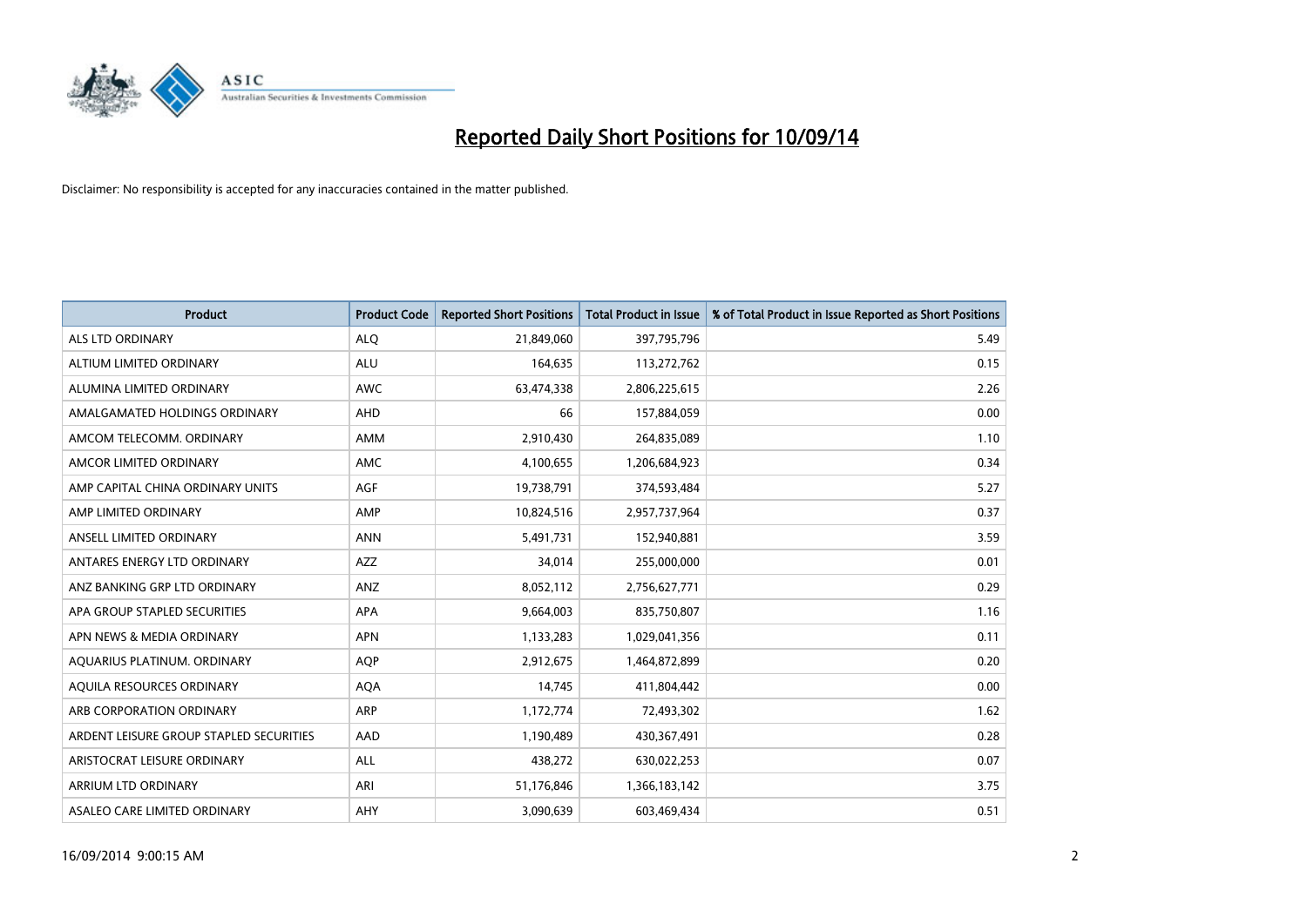

| <b>Product</b>                            | <b>Product Code</b> | <b>Reported Short Positions</b> | <b>Total Product in Issue</b> | % of Total Product in Issue Reported as Short Positions |
|-------------------------------------------|---------------------|---------------------------------|-------------------------------|---------------------------------------------------------|
| ASCIANO LIMITED ORDINARY                  | <b>AIO</b>          | 963,715                         | 975,385,664                   | 0.10                                                    |
| ASG GROUP LIMITED ORDINARY                | ASZ                 | 242,162                         | 206,720,839                   | 0.12                                                    |
| ASPEN GROUP ORD/UNITS STAPLED             | APZ                 | 1,225,268                       | 119,948,774                   | 1.02                                                    |
| ASTRO JAP PROP GROUP STAPLED US PROHIBIT. | AJA                 | 85,458                          | 67,211,752                    | 0.13                                                    |
| ASX LIMITED ORDINARY                      | ASX                 | 5,399,701                       | 193,595,162                   | 2.79                                                    |
| ATLAS IRON LIMITED ORDINARY               | <b>AGO</b>          | 143,557,779                     | 915,701,543                   | 15.68                                                   |
| ATRUM COAL NL ORDINARY                    | <b>ATU</b>          | 177,199                         | 162,324,242                   | 0.11                                                    |
| AUCKLAND INTERNATION ORDINARY             | <b>AIA</b>          | 300                             | 1,190,484,097                 | 0.00                                                    |
| AURIZON HOLDINGS LTD ORDINARY             | <b>AZI</b>          | 1,996,060                       | 2,137,284,503                 | 0.09                                                    |
| AUSDRILL LIMITED ORDINARY                 | ASL                 | 21,735,171                      | 312,277,224                   | 6.96                                                    |
| AUSENCO LIMITED ORDINARY                  | AAX                 | 1,448,809                       | 168,449,799                   | 0.86                                                    |
| AUSNET SERVICES STAPLED SECURITIES        | <b>AST</b>          | 26,237,808                      | 3,425,244,162                 | 0.77                                                    |
| <b>AUSTAL LIMITED ORDINARY</b>            | ASB                 | 171,577                         | 346,379,377                   | 0.05                                                    |
| AUSTBROKERS HOLDINGS ORDINARY             | <b>AUB</b>          | 25,163                          | 59,955,596                    | 0.04                                                    |
| AUSTEX OIL LIMITED ORDINARY               | <b>AOK</b>          | 1,000                           | 558,571,402                   | 0.00                                                    |
| AUSTIN ENGINEERING ORDINARY               | ANG                 | 1,483,497                       | 84,274,004                    | 1.76                                                    |
| AUSTRALAND PROPERTY STAPLED SECURITY      | <b>ALZ</b>          | 240,944                         | 581,797,922                   | 0.04                                                    |
| AUSTRALIAN AGRICULT, ORDINARY             | AAC                 | 2,369,871                       | 532,474,721                   | 0.45                                                    |
| AUSTRALIAN FOUNDAT, ORDINARY              | AFI                 | 100                             | 1,054,646,236                 | 0.00                                                    |
| AUSTRALIAN PHARM. ORDINARY                | API                 | 10,581,117                      | 488,115,883                   | 2.17                                                    |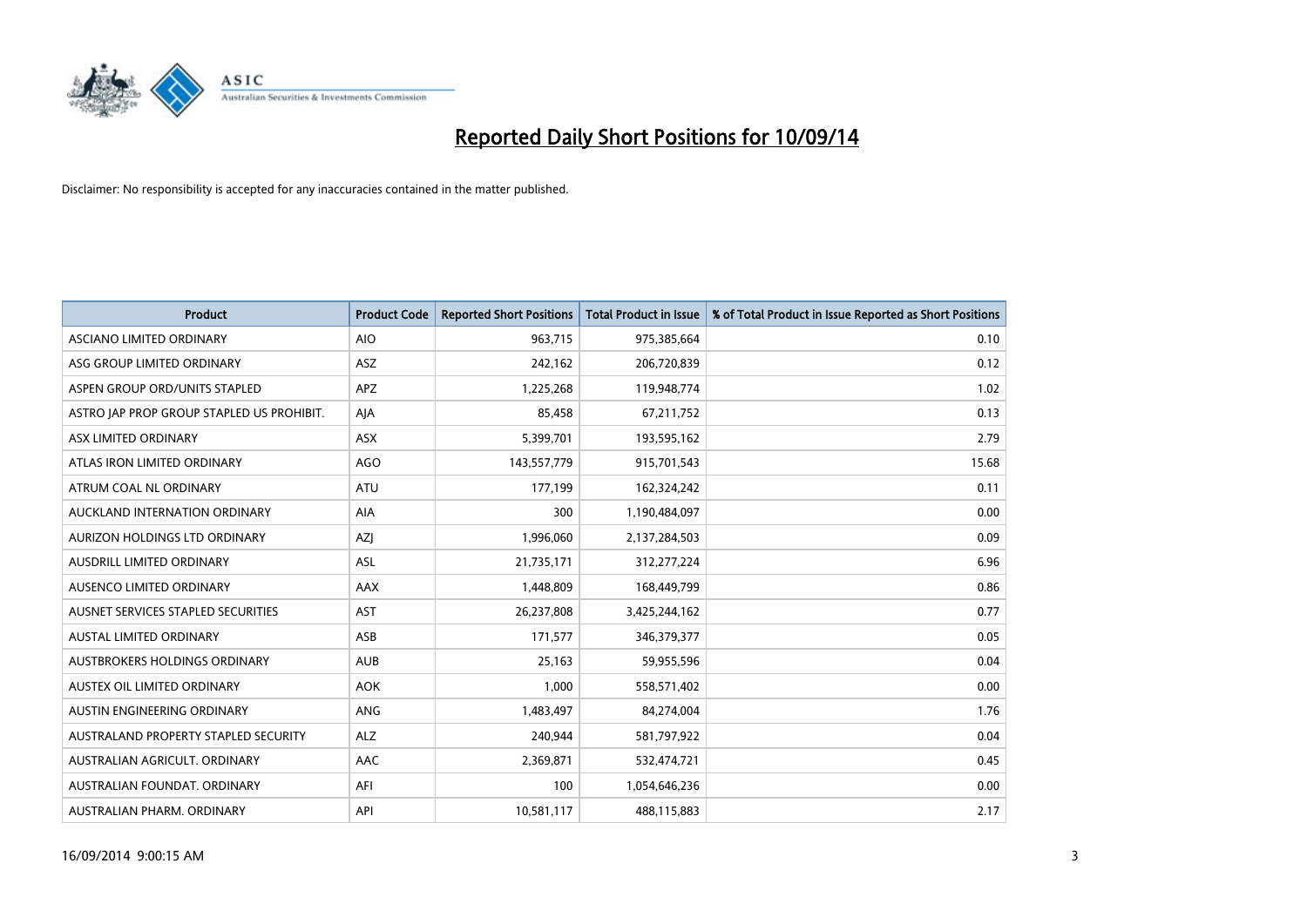

| <b>Product</b>                      | <b>Product Code</b> | <b>Reported Short Positions</b> | <b>Total Product in Issue</b> | % of Total Product in Issue Reported as Short Positions |
|-------------------------------------|---------------------|---------------------------------|-------------------------------|---------------------------------------------------------|
| AUTOMOTIVE HOLDINGS ORDINARY        | AHE                 | 681,579                         | 306,437,941                   | 0.22                                                    |
| AVEO GROUP STAPLED SECURITIES       | AOG                 | 8,457,827                       | 500,111,460                   | 1.69                                                    |
| AWE LIMITED ORDINARY                | <b>AWE</b>          | 1,026,244                       | 522,696,385                   | 0.20                                                    |
| AZONTO PET LTD ORDINARY             | APY                 | 1                               | 1,159,375,100                 | 0.00                                                    |
| AZUMAH RESOURCES ORDINARY           | <b>AZM</b>          | 1                               | 358,316,919                   | 0.00                                                    |
| <b>BANDANNA ENERGY ORDINARY</b>     | <b>BND</b>          | 24,135,792                      | 528,481,199                   | 4.57                                                    |
| BANK OF QUEENSLAND. ORDINARY        | <b>BOQ</b>          | 2,168,281                       | 362,516,534                   | 0.60                                                    |
| <b>BANNERMAN RESOURCES ORDINARY</b> | <b>BMN</b>          | 126,754                         | 329,745,150                   | 0.04                                                    |
| <b>BASE RES LIMITED ORDINARY</b>    | <b>BSE</b>          | 5,501,878                       | 561,840,029                   | 0.98                                                    |
| <b>BATHURST RES LTD. ORDINARY</b>   | <b>BRL</b>          | 2,632,787                       | 947,828,434                   | 0.28                                                    |
| BC IRON LIMITED ORDINARY            | <b>BCI</b>          | 7,069,004                       | 124,345,439                   | 5.68                                                    |
| BEACH ENERGY LIMITED ORDINARY       | <b>BPT</b>          | 24,258,838                      | 1,292,897,806                 | 1.88                                                    |
| BEADELL RESOURCE LTD ORDINARY       | <b>BDR</b>          | 34,835,081                      | 798,657,280                   | 4.36                                                    |
| BEGA CHEESE LTD ORDINARY            | <b>BGA</b>          | 773,892                         | 152,602,945                   | 0.51                                                    |
| BENDIGO AND ADELAIDE ORDINARY       | <b>BEN</b>          | 13,176,811                      | 448,487,486                   | 2.94                                                    |
| BENITEC BIOPHARMA ORDINARY          | <b>BLT</b>          | 24,085                          | 115,218,993                   | 0.02                                                    |
| BENTHAM IMF LTD ORDINARY            | <b>IMF</b>          | 3,846,210                       | 165,370,269                   | 2.33                                                    |
| BERKELEY RESOURCES ORDINARY         | <b>BKY</b>          | 211,987                         | 180,361,323                   | 0.12                                                    |
| BETASHARES ASX RES ETF UNITS        | <b>ORE</b>          | 512,000                         | 2,923,641                     | 17.51                                                   |
| BETASHARESCASHETF ETF UNITS         | AAA                 | 634                             | 12,443,410                    | 0.01                                                    |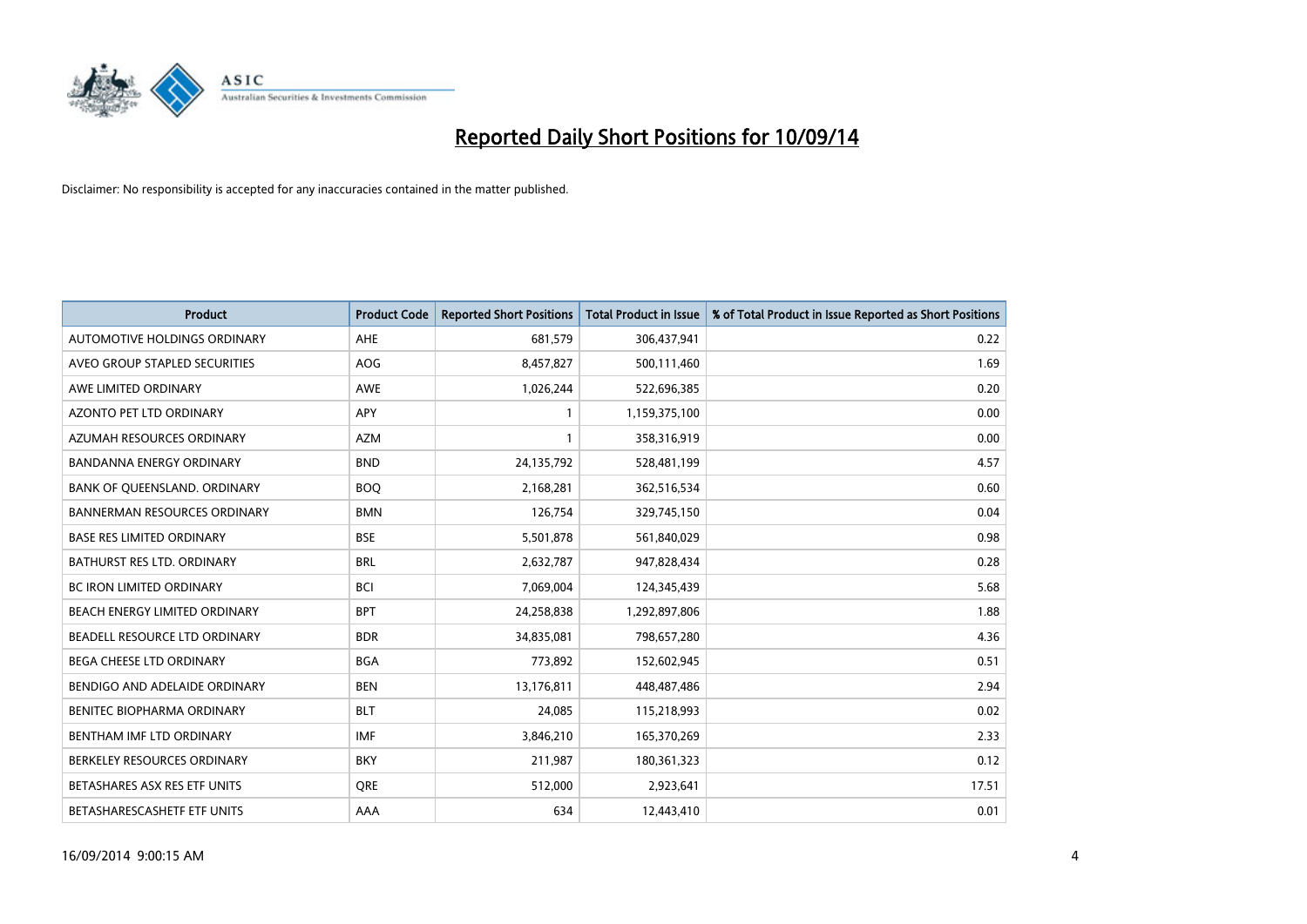

| <b>Product</b>                                | <b>Product Code</b> | <b>Reported Short Positions</b> | <b>Total Product in Issue</b> | % of Total Product in Issue Reported as Short Positions |
|-----------------------------------------------|---------------------|---------------------------------|-------------------------------|---------------------------------------------------------|
| BHP BILLITON LIMITED ORDINARY                 | <b>BHP</b>          | 12,595,106                      | 3,211,691,105                 | 0.39                                                    |
| <b>BIGAIR GROUP LIMITED ORDINARY</b>          | BGL                 | 45,160                          | 172,872,340                   | 0.03                                                    |
| <b>BILLABONG ORDINARY</b>                     | <b>BBG</b>          | 10,332,959                      | 990,370,034                   | 1.04                                                    |
| <b>BLACKHAM RESOURCES ORDINARY</b>            | <b>BLK</b>          | 413,700                         | 118,612,952                   | 0.35                                                    |
| <b>BLACKMORES LIMITED ORDINARY</b>            | <b>BKL</b>          | 1,882                           | 17,114,947                    | 0.01                                                    |
| <b>BLACKTHORN RESOURCES ORD US PROHIBITED</b> | <b>BTR</b>          | 4,369                           | 164,285,950                   | 0.00                                                    |
| <b>BLUESCOPE STEEL LTD ORDINARY</b>           | <b>BSL</b>          | 4,189,736                       | 559,227,871                   | 0.75                                                    |
| <b>BOART LONGYEAR ORDINARY</b>                | <b>BLY</b>          | 36,137,881                      | 461,163,412                   | 7.84                                                    |
| <b>BORAL LIMITED, ORDINARY</b>                | <b>BLD</b>          | 18,436,613                      | 782,736,249                   | 2.36                                                    |
| <b>BRADKEN LIMITED ORDINARY</b>               | <b>BKN</b>          | 13,489,326                      | 171,027,249                   | 7.89                                                    |
| <b>BRAMBLES LIMITED ORDINARY</b>              | <b>BXB</b>          | 2,355,487                       | 1,563,477,713                 | 0.15                                                    |
| <b>BREVILLE GROUP LTD ORDINARY</b>            | <b>BRG</b>          | 3,194,514                       | 130,095,322                   | 2.46                                                    |
| <b>BRICKWORKS LIMITED ORDINARY</b>            | <b>BKW</b>          | 70,271                          | 148,038,996                   | 0.05                                                    |
| BT INVESTMENT MNGMNT ORDINARY                 | <b>BTT</b>          | 85                              | 284,384,906                   | 0.00                                                    |
| <b>BURU ENERGY ORDINARY</b>                   | <b>BRU</b>          | 18,326,151                      | 298,505,530                   | 6.14                                                    |
| <b>BWP TRUST ORDINARY UNITS</b>               | <b>BWP</b>          | 5,791,658                       | 639,724,826                   | 0.91                                                    |
| CABCHARGE AUSTRALIA ORDINARY                  | CAB                 | 9,924,341                       | 120,430,683                   | 8.24                                                    |
| CALTEX AUSTRALIA ORDINARY                     | <b>CTX</b>          | 1,350,671                       | 270,000,000                   | 0.50                                                    |
| CAPE LAMBERT RES LTD ORDINARY                 | <b>CFE</b>          | 458,525                         | 626,896,143                   | 0.07                                                    |
| CAPITOL HEALTH ORDINARY                       | CAJ                 | 41,572                          | 431,180,115                   | 0.01                                                    |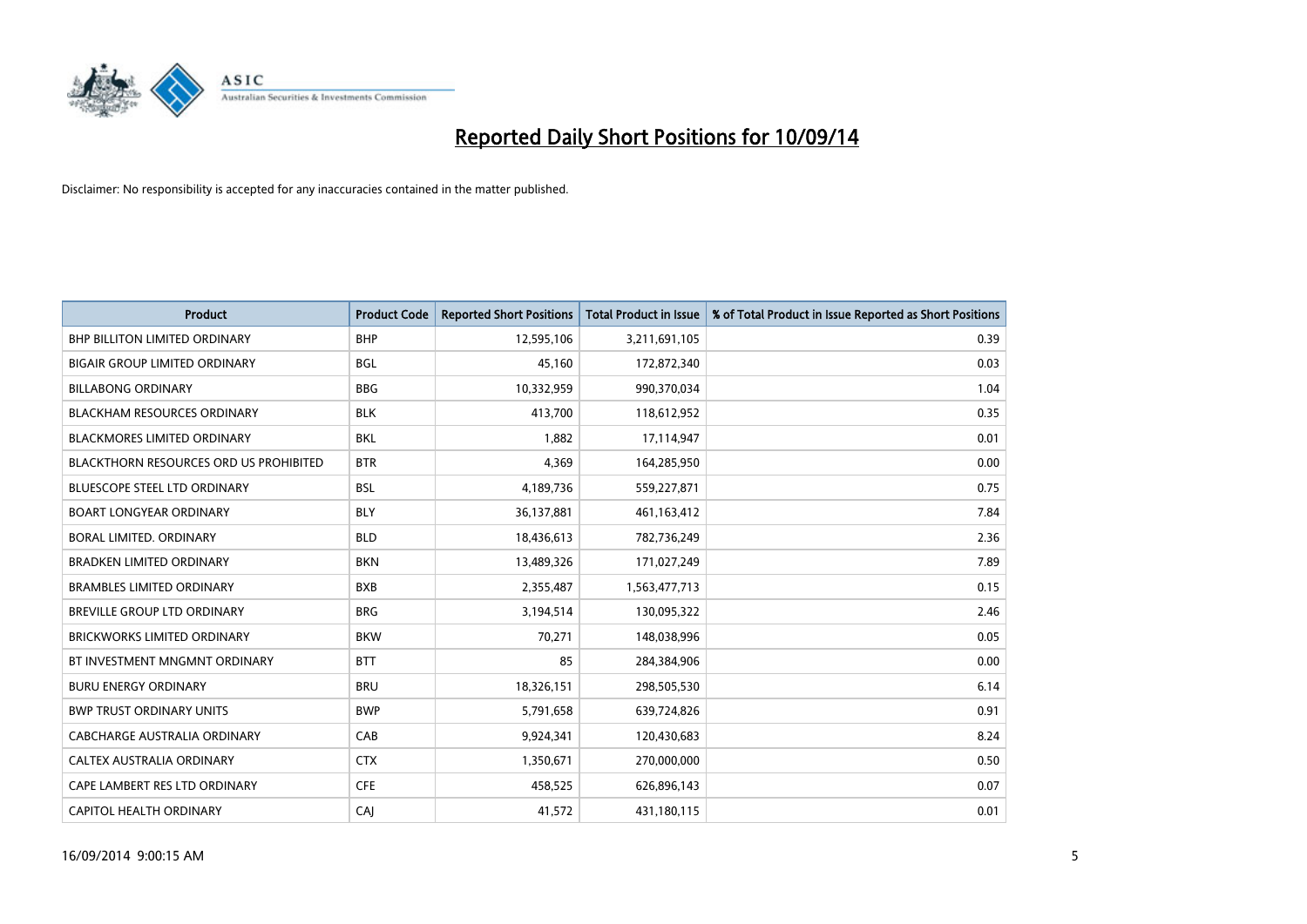

| <b>Product</b>                          | <b>Product Code</b> | <b>Reported Short Positions</b> | <b>Total Product in Issue</b> | % of Total Product in Issue Reported as Short Positions |
|-----------------------------------------|---------------------|---------------------------------|-------------------------------|---------------------------------------------------------|
| <b>CARDNO LIMITED ORDINARY</b>          | CDD                 | 7,627,616                       | 163,266,973                   | 4.67                                                    |
| CARNARVON PETROLEUM ORDINARY            | <b>CVN</b>          | 734                             | 987,198,353                   | 0.00                                                    |
| CARSALES.COM LTD ORDINARY               | <b>CRZ</b>          | 8,482,897                       | 238,374,986                   | 3.56                                                    |
| CASH CONVERTERS ORDINARY                | CCV                 | 8,866,875                       | 428,886,124                   | 2.07                                                    |
| CEDAR WOODS PROP. ORDINARY              | <b>CWP</b>          | 85,357                          | 78,336,371                    | 0.11                                                    |
| CENTRAL PETROLEUM ORDINARY              | <b>CTP</b>          | 1,468,338                       | 348,718,957                   | 0.42                                                    |
| CFS RETAIL TRUST GRP STAPLED SECURITIES | <b>CFX</b>          | 34,902,134                      | 3,050,355,727                 | 1.14                                                    |
| <b>CHALLENGER LIMITED ORDINARY</b>      | <b>CGF</b>          | 664,605                         | 564,063,117                   | 0.12                                                    |
| CHANDLER MACLEOD LTD ORDINARY           | <b>CMG</b>          | 1,095                           | 547,985,086                   | 0.00                                                    |
| CHARTER HALL GROUP STAPLED US PROHIBIT. | <b>CHC</b>          | 276,851                         | 349,486,748                   | 0.08                                                    |
| <b>CHARTER HALL RETAIL UNITS</b>        | <b>CQR</b>          | 8,382,312                       | 372,893,153                   | 2.25                                                    |
| <b>CHORUS LIMITED ORDINARY</b>          | <b>CNU</b>          | 29,185                          | 396,369,767                   | 0.01                                                    |
| CLINUVEL PHARMACEUT. ORDINARY           | <b>CUV</b>          | 8,266                           | 42,466,435                    | 0.02                                                    |
| COAL OF AFRICA LTD ORDINARY             | <b>CZA</b>          | 426                             | 1,048,368,613                 | 0.00                                                    |
| <b>COALSPUR MINES LTD ORDINARY</b>      | <b>CPL</b>          | 2,485,947                       | 641,544,455                   | 0.39                                                    |
| COCA-COLA AMATIL ORDINARY               | <b>CCL</b>          | 17,004,744                      | 763,590,249                   | 2.23                                                    |
| COCHLEAR LIMITED ORDINARY               | <b>COH</b>          | 6,893,590                       | 57,062,020                    | 12.08                                                   |
| <b>COCKATOO COAL ORDINARY</b>           | <b>COK</b>          | 167,987                         | 4,560,196,928                 | 0.00                                                    |
| <b>CODAN LIMITED ORDINARY</b>           | <b>CDA</b>          | 429,554                         | 176,969,924                   | 0.24                                                    |
| COFFEY INTERNATIONAL ORDINARY           | <b>COF</b>          | 7,994                           | 255,833,165                   | 0.00                                                    |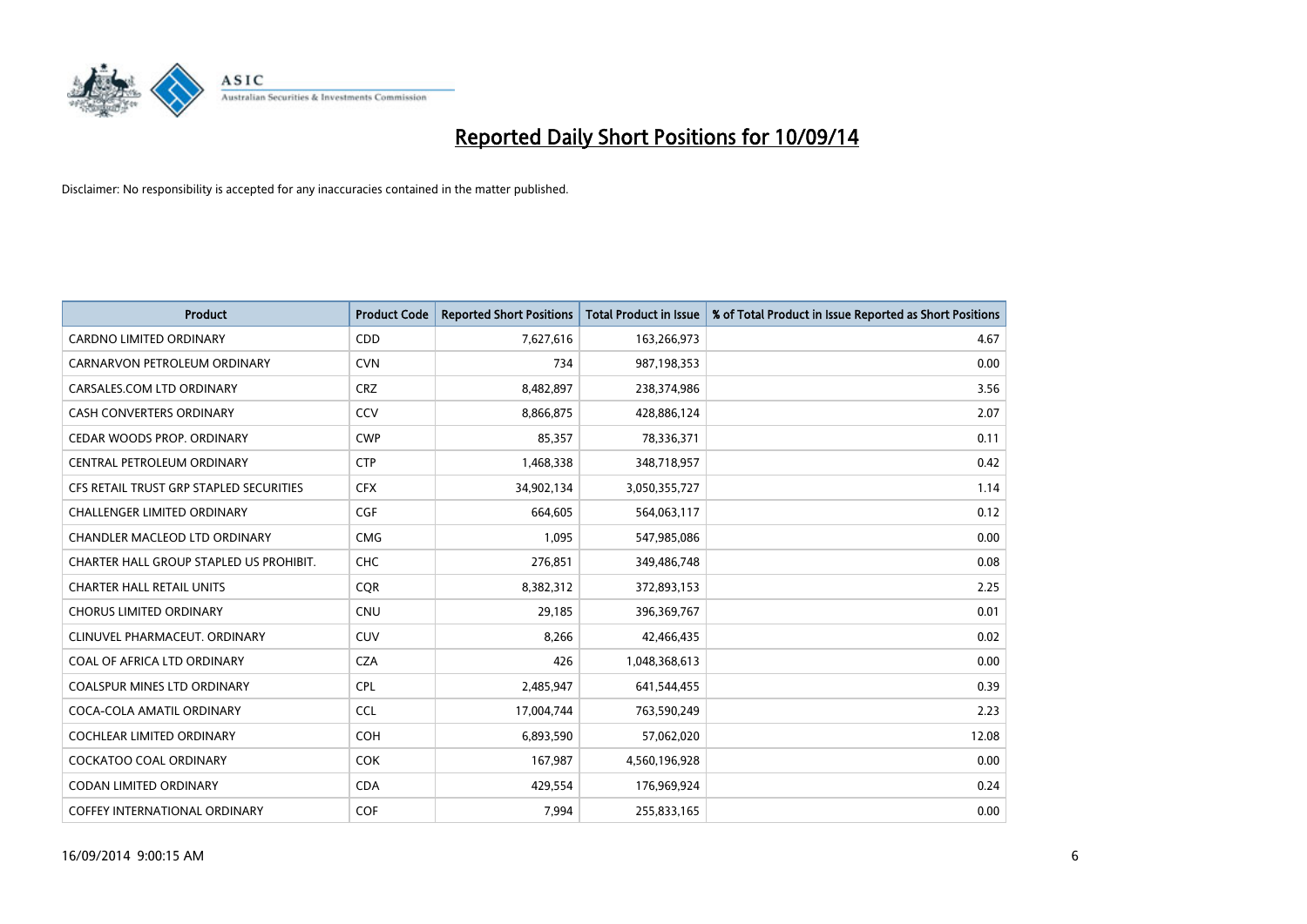

| Product                                 | <b>Product Code</b> | <b>Reported Short Positions</b> | <b>Total Product in Issue</b> | % of Total Product in Issue Reported as Short Positions |
|-----------------------------------------|---------------------|---------------------------------|-------------------------------|---------------------------------------------------------|
| <b>COKAL LTD ORDINARY</b>               | <b>CKA</b>          | 6,820                           | 471,103,926                   | 0.00                                                    |
| <b>COLLECTION HOUSE ORDINARY</b>        | <b>CLH</b>          | 2,222,430                       | 129,717,785                   | 1.71                                                    |
| <b>COLLINS FOODS LTD ORDINARY</b>       | <b>CKF</b>          | 100,038                         | 93,000,003                    | 0.11                                                    |
| COMMONWEALTH BANK, ORDINARY             | <b>CBA</b>          | 10,486,783                      | 1,621,319,194                 | 0.65                                                    |
| <b>COMPASS RESOURCES ORDINARY</b>       | <b>CMR</b>          | 7,472                           | 1,403,744,100                 | 0.00                                                    |
| <b>COMPUTERSHARE LTD ORDINARY</b>       | <b>CPU</b>          | 5,903,988                       | 556,203,079                   | 1.06                                                    |
| <b>COOPER ENERGY LTD ORDINARY</b>       | <b>COE</b>          | 305,909                         | 329,235,509                   | 0.09                                                    |
| <b>CORP TRAVEL LIMITED ORDINARY</b>     | <b>CTD</b>          | 202,589                         | 90,517,621                    | 0.22                                                    |
| <b>COVER-MORE GRP LTD ORDINARY</b>      | <b>CVO</b>          | 9,755,145                       | 317,750,000                   | 3.07                                                    |
| <b>CREDIT CORP GROUP ORDINARY</b>       | <b>CCP</b>          | 323,212                         | 46,131,882                    | 0.70                                                    |
| <b>CROMWELL PROP STAPLED SECURITIES</b> | <b>CMW</b>          | 4,718,276                       | 1,730,065,823                 | 0.27                                                    |
| <b>CROWE HORWATH AUS ORDINARY</b>       | <b>CRH</b>          | 308,631                         | 273,005,429                   | 0.11                                                    |
| <b>CROWN RESORTS LTD ORDINARY</b>       | <b>CWN</b>          | 4,678,409                       | 728,394,185                   | 0.64                                                    |
| <b>CSG LIMITED ORDINARY</b>             | CSV                 | 122,073                         | 279,290,492                   | 0.04                                                    |
| <b>CSL LIMITED ORDINARY</b>             | <b>CSL</b>          | 1,103,016                       | 474,622,141                   | 0.23                                                    |
| <b>CSR LIMITED ORDINARY</b>             | <b>CSR</b>          | 16,892,779                      | 506,000,315                   | 3.34                                                    |
| <b>CUDECO LIMITED ORDINARY</b>          | CDU                 | 8,027,934                       | 235,425,143                   | 3.41                                                    |
| DART ENERGY LTD ORDINARY                | <b>DTE</b>          | 17,003,182                      | 1,108,752,733                 | 1.53                                                    |
| DATA#3 LIMITED ORDINARY                 | <b>DTL</b>          | 156,634                         | 153,974,950                   | 0.10                                                    |
| DECMIL GROUP LIMITED ORDINARY           | <b>DCG</b>          | 2,904,555                       | 168,657,794                   | 1.72                                                    |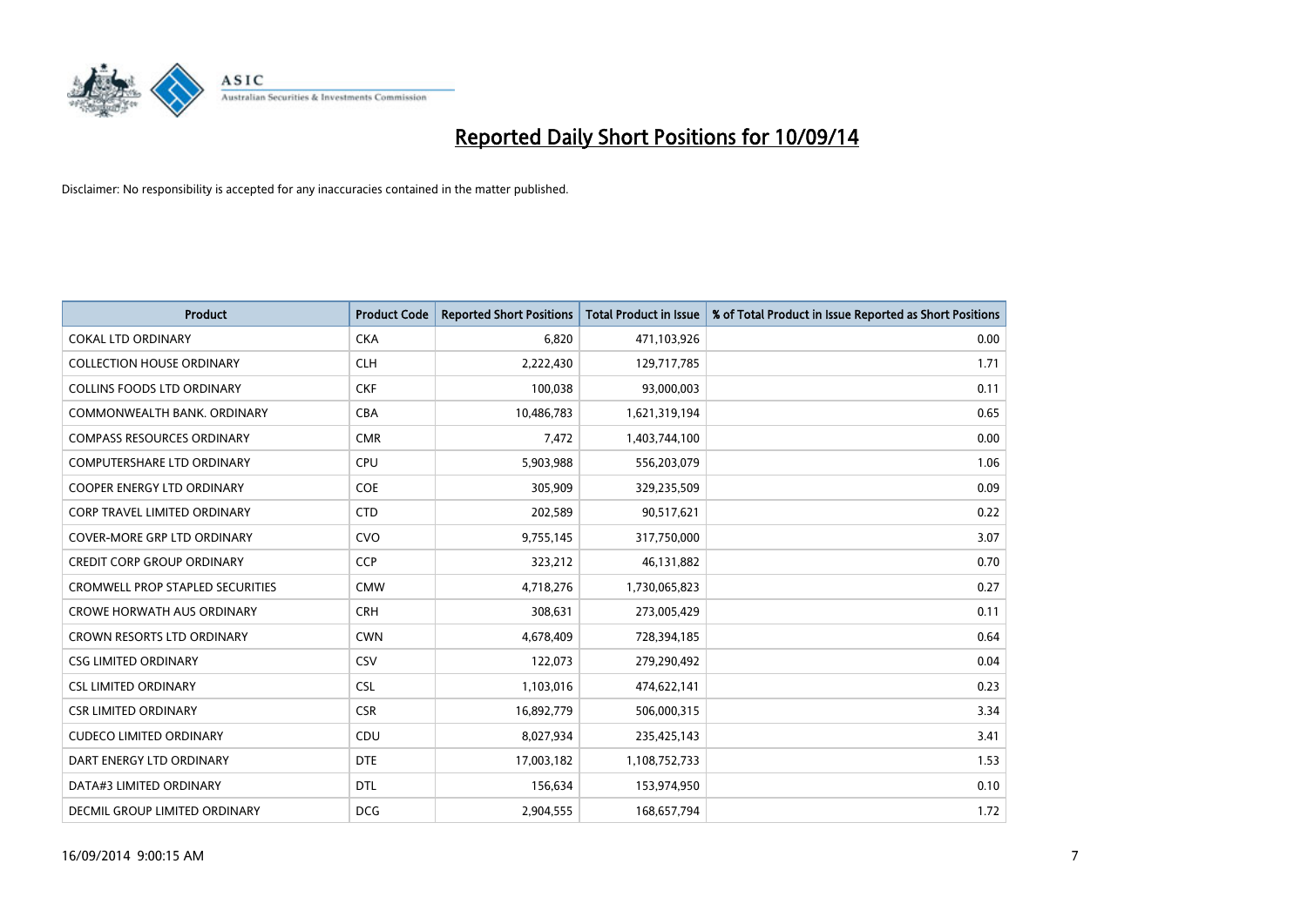

| <b>Product</b>                       | <b>Product Code</b> | <b>Reported Short Positions</b> | <b>Total Product in Issue</b> | % of Total Product in Issue Reported as Short Positions |
|--------------------------------------|---------------------|---------------------------------|-------------------------------|---------------------------------------------------------|
| DEEP YELLOW LIMITED ORDINARY         | <b>DYL</b>          | 1,002                           | 1,888,400,127                 | 0.00                                                    |
| DEXUS PROPERTY GROUP STAPLED UNITS   | <b>DXS</b>          | 12,562,748                      | 5,433,110,810                 | 0.23                                                    |
| DICK SMITH HLDGS ORDINARY            | <b>DSH</b>          | 21,298,061                      | 236,511,364                   | 9.01                                                    |
| DISCOVERY METALS LTD ORDINARY        | <b>DML</b>          | 1,277,631                       | 644,039,581                   | 0.20                                                    |
| DOMINO PIZZA ENTERPR ORDINARY        | <b>DMP</b>          | 855,358                         | 86,160,773                    | 0.99                                                    |
| DONACO INTERNATIONAL ORDINARY        | <b>DNA</b>          | 4,932,112                       | 460,626,004                   | 1.07                                                    |
| DORAY MINERALS LTD ORDINARY          | <b>DRM</b>          | 155,430                         | 165,834,256                   | 0.09                                                    |
| DOWNER EDI LIMITED ORDINARY          | <b>DOW</b>          | 19,769,128                      | 435,399,975                   | 4.54                                                    |
| DRILLSEARCH ENERGY ORDINARY          | <b>DLS</b>          | 16,571,307                      | 456,940,923                   | 3.63                                                    |
| DUET GROUP STAPLED US PROHIBIT.      | <b>DUE</b>          | 2,943,428                       | 1,327,719,444                 | 0.22                                                    |
| DUKETON MINING ORDINARY              | <b>DKM</b>          | 3,894                           | 82,524,812                    | 0.00                                                    |
| <b>DULUXGROUP LIMITED ORDINARY</b>   | <b>DLX</b>          | 371,285                         | 383,503,942                   | 0.10                                                    |
| <b>DWS LTD ORDINARY</b>              | <b>DWS</b>          | 195,096                         | 132,362,763                   | 0.15                                                    |
| ECHO ENTERTAINMENT ORDINARY          | EGP                 | 5,874,129                       | 825,672,730                   | 0.71                                                    |
| <b>ELDERS LIMITED ORDINARY</b>       | <b>ELD</b>          | 19,236,261                      | 455,013,329                   | 4.23                                                    |
| ELEMENTAL MINERALS ORDINARY          | <b>ELM</b>          | 94,536                          | 315,663,391                   | 0.03                                                    |
| <b>EMECO HOLDINGS ORDINARY</b>       | <b>EHL</b>          | 6,951,292                       | 599,675,707                   | 1.16                                                    |
| <b>ENDEAVOUR MIN CORP CDI 1:1</b>    | <b>EVR</b>          | 31,265                          | 50,304,346                    | 0.06                                                    |
| <b>ENERGY RESOURCES ORDINARY 'A'</b> | <b>ERA</b>          | 11,048,416                      | 517,725,062                   | 2.13                                                    |
| <b>ENERGY WORLD CORPOR. ORDINARY</b> | <b>EWC</b>          | 44,831,438                      | 1,734,166,672                 | 2.59                                                    |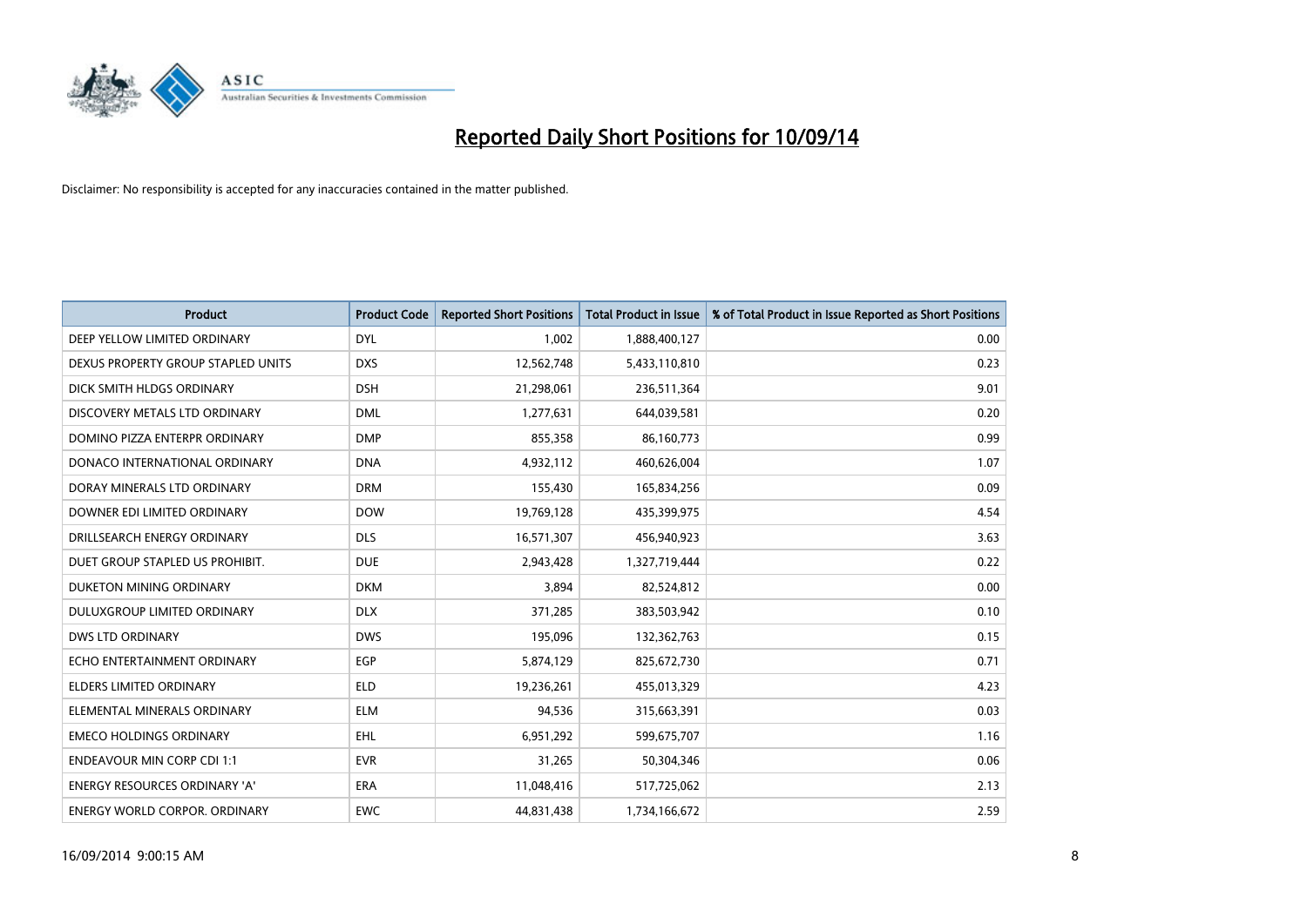

| <b>Product</b>                         | <b>Product Code</b> | <b>Reported Short Positions</b> | <b>Total Product in Issue</b> | % of Total Product in Issue Reported as Short Positions |
|----------------------------------------|---------------------|---------------------------------|-------------------------------|---------------------------------------------------------|
| <b>ENVESTRA LIMITED ORDINARY</b>       | <b>ENV</b>          | 83,982                          | 1,796,808,474                 | 0.00                                                    |
| EQUATORIAL RES LTD ORDINARY            | EQX                 | 36,308                          | 122,185,353                   | 0.03                                                    |
| EQUITY TRUSTEES ORDINARY               | EQT                 | 19                              | 19,152,092                    | 0.00                                                    |
| ERM POWER LIMITED ORDINARY             | <b>EPW</b>          | 396,889                         | 239,269,727                   | 0.17                                                    |
| ESERVGLOBAL LIMITED ORDINARY           | ESV                 | 152,000                         | 254,045,997                   | 0.06                                                    |
| EVOLUTION MINING LTD ORDINARY          | <b>EVN</b>          | 31,708,789                      | 713,218,647                   | 4.45                                                    |
| FAIRFAX MEDIA LTD ORDINARY             | <b>FXI</b>          | 58,570,914                      | 2,351,955,725                 | 2.49                                                    |
| <b>FANTASTIC HOLDINGS ORDINARY</b>     | <b>FAN</b>          | 42.179                          | 103,068,398                   | 0.04                                                    |
| <b>FAR LTD ORDINARY</b>                | <b>FAR</b>          | 2,782,050                       | 2,699,846,742                 | 0.10                                                    |
| FEDERATION CNTRES ORD/UNIT STAPLED SEC | <b>FDC</b>          | 1,476,960                       | 1,427,641,565                 | 0.10                                                    |
| FINBAR GROUP LIMITED ORDINARY          | FRI                 | 4,032                           | 227,018,204                   | 0.00                                                    |
| FISHER & PAYKEL H. ORDINARY            | <b>FPH</b>          | 5,726                           | 555,913,757                   | 0.00                                                    |
| FLEETWOOD CORP ORDINARY                | <b>FWD</b>          | 1,902,691                       | 60,581,211                    | 3.14                                                    |
| FLETCHER BUILDING ORDINARY             | <b>FBU</b>          | 637,623                         | 687,854,788                   | 0.09                                                    |
| FLEXIGROUP LIMITED ORDINARY            | <b>FXL</b>          | 3,512,323                       | 304,096,060                   | 1.16                                                    |
| FLIGHT CENTRE TRAVEL ORDINARY          | <b>FLT</b>          | 5,573,397                       | 100,586,119                   | 5.54                                                    |
| FLINDERS MINES LTD ORDINARY            | <b>FMS</b>          | 420,990                         | 2,400,995,602                 | 0.02                                                    |
| <b>FOLKESTONE EDU TRUST UNITS</b>      | FET.                | 99,999                          | 205,069,661                   | 0.05                                                    |
| FONTERRA SHARE FUND ORDINARY UNITS     | <b>FSF</b>          | 52,836                          | 115,510,746                   | 0.05                                                    |
| FORTESCUE METALS GRP ORDINARY          | <b>FMG</b>          | 250,390,804                     | 3,113,798,151                 | 8.04                                                    |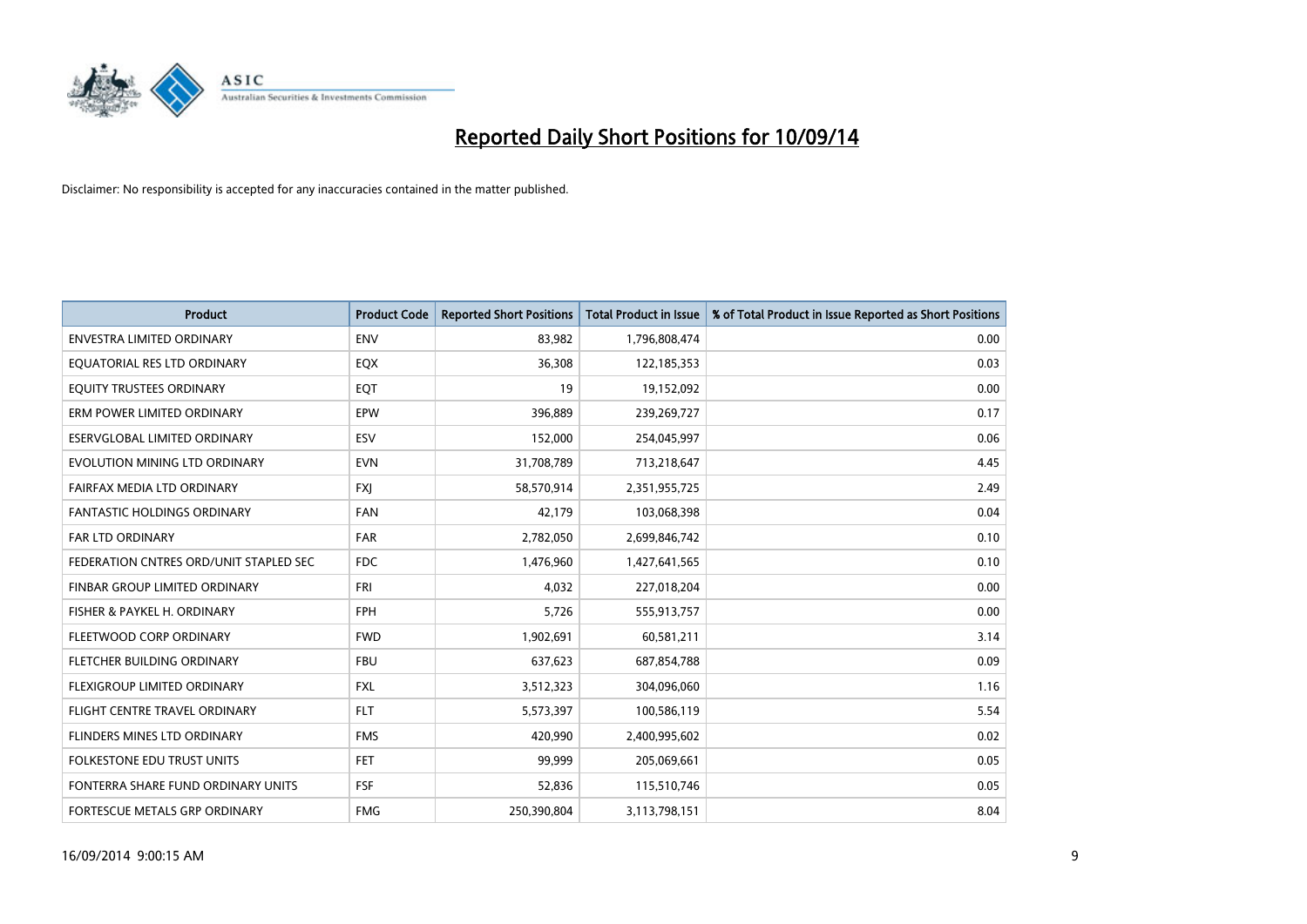

| <b>Product</b>                                   | <b>Product Code</b> | <b>Reported Short Positions</b> | <b>Total Product in Issue</b> | % of Total Product in Issue Reported as Short Positions |
|--------------------------------------------------|---------------------|---------------------------------|-------------------------------|---------------------------------------------------------|
| <b>G.U.D. HOLDINGS ORDINARY</b>                  | GUD                 | 2,335,895                       | 70,939,492                    | 3.29                                                    |
| <b>G8 EDUCATION LIMITED ORDINARY</b>             | <b>GEM</b>          | 12,628,897                      | 332,073,918                   | 3.80                                                    |
| <b>GALAXY RESOURCES ORDINARY</b>                 | GXY                 | 753,608                         | 1,064,493,083                 | 0.07                                                    |
| <b>GBST HOLDINGS ORDINARY</b>                    | <b>GBT</b>          | 19,881                          | 66,561,725                    | 0.03                                                    |
| <b>GDI PROPERTY GRP STAPLED SECURITIES</b>       | GDI                 | 51,505                          | 567,575,025                   | 0.01                                                    |
| <b>GENWORTH MORTGAGE ORDINARY</b>                | <b>GMA</b>          | 971,995                         | 650,000,000                   | 0.15                                                    |
| <b>GEODYNAMICS LIMITED ORDINARY</b>              | GDY                 | 819                             | 435,880,130                   | 0.00                                                    |
| GI DYNAMICS, INC CDI US PROHIBITED               | GID                 | 1,919,000                       | 466,631,120                   | 0.41                                                    |
| <b>GINDALBIE METALS LTD ORDINARY</b>             | GBG                 | 34,832,500                      | 1,495,306,811                 | 2.33                                                    |
| <b>GOLD ROAD RES LTD ORDINARY</b>                | GOR                 | 3,557,365                       | 515,419,042                   | 0.69                                                    |
| <b>GOODMAN FIELDER. ORDINARY</b>                 | <b>GFF</b>          | 8,039,561                       | 1,955,559,207                 | 0.41                                                    |
| <b>GOODMAN GROUP STAPLED</b>                     | <b>GMG</b>          | 2,124,176                       | 1,745,417,725                 | 0.12                                                    |
| <b>GPT GROUP STAPLED SEC.</b>                    | GPT                 | 2,096,733                       | 1,685,460,955                 | 0.12                                                    |
| <b>GRAINCORP LIMITED A CLASS ORDINARY</b>        | <b>GNC</b>          | 9,441,585                       | 228,855,628                   | 4.13                                                    |
| <b>GRANGE RESOURCES, ORDINARY</b>                | <b>GRR</b>          | 5,843,092                       | 1,157,097,869                 | 0.50                                                    |
| <b>GREENCROSS LIMITED ORDINARY</b>               | <b>GXL</b>          | 1,353,429                       | 110,654,390                   | 1.22                                                    |
| <b>GREENLAND MIN EN LTD ORDINARY</b>             | GGG                 | 939,238                         | 668,464,377                   | 0.14                                                    |
| <b>GREENLAND MIN EN LTD RIGHTS 26-JUN-14</b>     | GGGR                | 3,842                           | 88,685,050                    | 0.00                                                    |
| <b>GROWTHPOINT PROPERTY ORD/UNIT STAPLED SEC</b> | GOZ                 | 334,449                         | 554,315,998                   | 0.06                                                    |
| <b>GRYPHON MINERALS LTD ORDINARY</b>             | GRY                 | 4,406,086                       | 401,115,935                   | 1.10                                                    |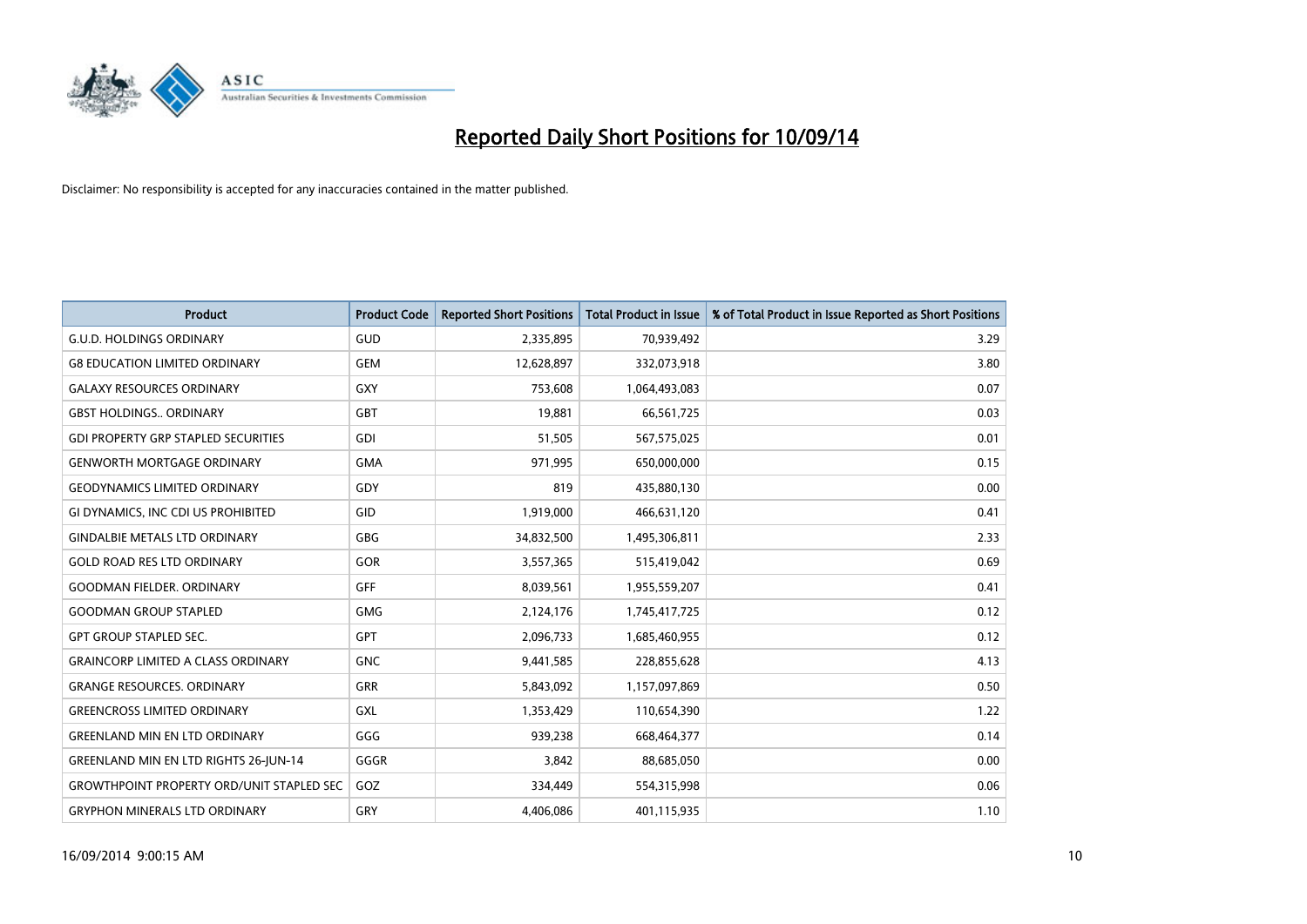

| <b>Product</b>                      | <b>Product Code</b> | <b>Reported Short Positions</b> | <b>Total Product in Issue</b> | % of Total Product in Issue Reported as Short Positions |
|-------------------------------------|---------------------|---------------------------------|-------------------------------|---------------------------------------------------------|
| <b>GUILDFORD COAL LTD ORDINARY</b>  | <b>GUF</b>          | 552,501                         | 845,190,354                   | 0.07                                                    |
| <b>GWA GROUP LTD ORDINARY</b>       | <b>GWA</b>          | 12,990,347                      | 306,533,770                   | 4.24                                                    |
| HARVEY NORMAN ORDINARY              | <b>HVN</b>          | 29,539,047                      | 1,062,316,784                 | 2.78                                                    |
| HEALTHSCOPE LIMITED. ORDINARY       | <b>HSO</b>          | 14,416,800                      | 1,732,094,838                 | 0.83                                                    |
| <b>HENDERSON GROUP CDI 1:1</b>      | HGG                 | 2,984,871                       | 664,599,011                   | 0.45                                                    |
| HFA HOLDINGS LIMITED ORDINARY       | <b>HFA</b>          | 5,763,709                       | 162,147,897                   | 3.55                                                    |
| HIGHFIELD RES LTD ORDINARY          | <b>HFR</b>          | 50,000                          | 155,825,003                   | 0.03                                                    |
| HIGHLANDS PACIFIC ORDINARY          | <b>HIG</b>          | 3,153                           | 918,694,336                   | 0.00                                                    |
| HILLGROVE RES LTD ORDINARY          | <b>HGO</b>          | 422,285                         | 1,181,679,771                 | 0.04                                                    |
| HILLS LTD ORDINARY                  | <b>HIL</b>          | 209,460                         | 233,818,633                   | 0.09                                                    |
| HORIZON OIL LIMITED ORDINARY        | <b>HZN</b>          | 29,295,993                      | 1,301,981,265                 | 2.25                                                    |
| <b>HOTEL PROPERTY STAPLED</b>       | <b>HPI</b>          | 13,671                          | 132,870,000                   | 0.01                                                    |
| <b>IBUY GROUP LTD ORDINARY</b>      | <b>IBY</b>          | 5,634,866                       | 426,069,834                   | 1.32                                                    |
| <b>ICAR ASIA LTD ORDINARY</b>       | ICQ                 | 46,268                          | 122,688,846                   | 0.04                                                    |
| <b>ICON ENERGY LIMITED ORDINARY</b> | <b>ICN</b>          | 806,640                         | 615,774,351                   | 0.13                                                    |
| <b>IINET LIMITED ORDINARY</b>       | <b>IIN</b>          | 7,636,234                       | 161,238,847                   | 4.74                                                    |
| ILUKA RESOURCES ORDINARY            | ILU                 | 36,837,495                      | 418,700,517                   | 8.80                                                    |
| <b>IMDEX LIMITED ORDINARY</b>       | <b>IMD</b>          | 2,317,888                       | 216,203,136                   | 1.07                                                    |
| <b>IMX RESOURCES LTD ORDINARY</b>   | <b>IXR</b>          | $\mathbf{1}$                    | 451,497,138                   | 0.00                                                    |
| <b>INCITEC PIVOT ORDINARY</b>       | <b>IPL</b>          | 38,220,864                      | 1,654,998,197                 | 2.31                                                    |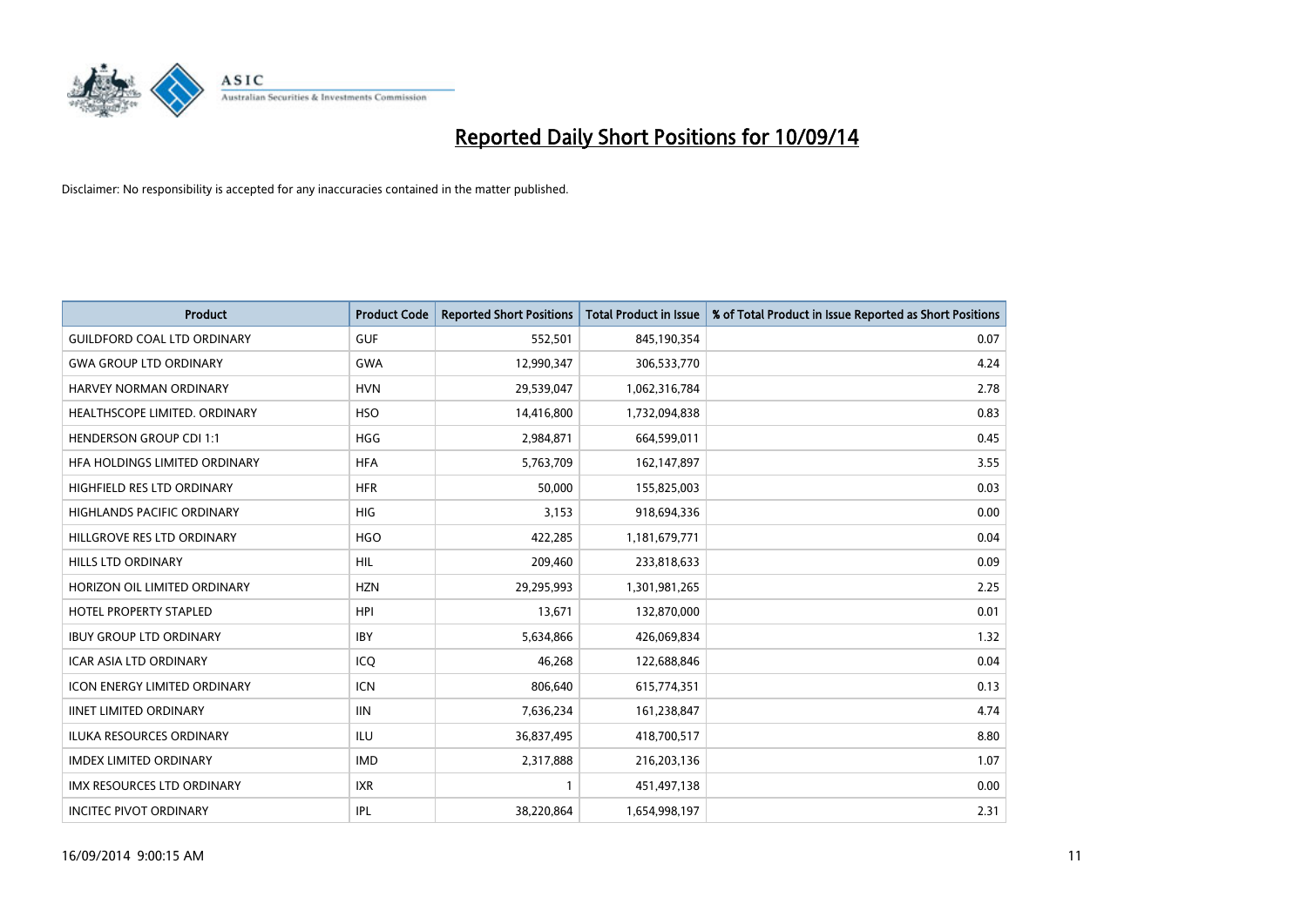

| <b>Product</b>                                | <b>Product Code</b> | <b>Reported Short Positions</b> | <b>Total Product in Issue</b> | % of Total Product in Issue Reported as Short Positions |
|-----------------------------------------------|---------------------|---------------------------------|-------------------------------|---------------------------------------------------------|
| <b>INDEPENDENCE GROUP ORDINARY</b>            | <b>IGO</b>          | 78,457                          | 234,256,573                   | 0.03                                                    |
| INDOPHIL RESOURCES ORDINARY                   | <b>IRN</b>          | 1,659,866                       | 1,203,146,194                 | 0.14                                                    |
| <b>INDUSTRIA REIT STAPLED</b>                 | <b>IDR</b>          | 4,289                           | 125,000,001                   | 0.00                                                    |
| <b>INFIGEN ENERGY STAPLED SECURITIES</b>      | <b>IFN</b>          | 2,500,141                       | 767,887,581                   | 0.33                                                    |
| <b>INGENIA GROUP STAPLED SECURITIES</b>       | <b>INA</b>          | 1,729,353                       | 678,058,232                   | 0.26                                                    |
| <b>INSURANCE AUSTRALIA ORDINARY</b>           | IAG                 | 7,547,670                       | 2,341,618,048                 | 0.32                                                    |
| <b>INTREPID MINES ORDINARY</b>                | IAU                 | 1,541,514                       | 557,500,888                   | 0.28                                                    |
| INTUERI EDU GRP LTD ORDINARY                  | <b>IQE</b>          | 228,900                         | 100,000,000                   | 0.23                                                    |
| <b>INVESTA OFFICE FUND STAPLED SECURITIES</b> | <b>IOF</b>          | 628,449                         | 614,047,458                   | 0.10                                                    |
| <b>INVOCARE LIMITED ORDINARY</b>              | <b>IVC</b>          | 5,119,383                       | 110,030,298                   | 4.65                                                    |
| <b>IOOF HOLDINGS LTD ORDINARY</b>             | IFL                 | 6,655,187                       | 300,133,752                   | 2.22                                                    |
| <b>IPROPERTY GROUP LTD ORDINARY</b>           | <b>IPP</b>          | 2,389,423                       | 181,703,204                   | 1.32                                                    |
| <b>IRESS LIMITED ORDINARY</b>                 | <b>IRE</b>          | 4,794,206                       | 159,097,319                   | 3.01                                                    |
| <b>IRON ORE HOLDINGS ORDINARY</b>             | <b>IOH</b>          | 603,849                         | 161,174,005                   | 0.37                                                    |
| <b>ISELECT LTD ORDINARY</b>                   | <b>ISU</b>          | 815,549                         | 260,889,894                   | 0.31                                                    |
| <b>ISENTIA GROUP LTD ORDINARY</b>             | <b>ISD</b>          | 15,436                          | 200,000,001                   | 0.01                                                    |
| JAMES HARDIE INDUST CHESS DEPOSITARY INT      | <b>IHX</b>          | 6,297,632                       | 444,882,763                   | 1.42                                                    |
| <b>JAPARA HEALTHCARE LT ORDINARY</b>          | <b>IHC</b>          | 4,090,574                       | 263,046,592                   | 1.56                                                    |
| <b>JB HI-FI LIMITED ORDINARY</b>              | <b>JBH</b>          | 11,028,666                      | 99,238,673                    | 11.11                                                   |
| <b>KAGARA LTD ORDINARY</b>                    | KZL                 | 34,720                          | 798,953,117                   | 0.00                                                    |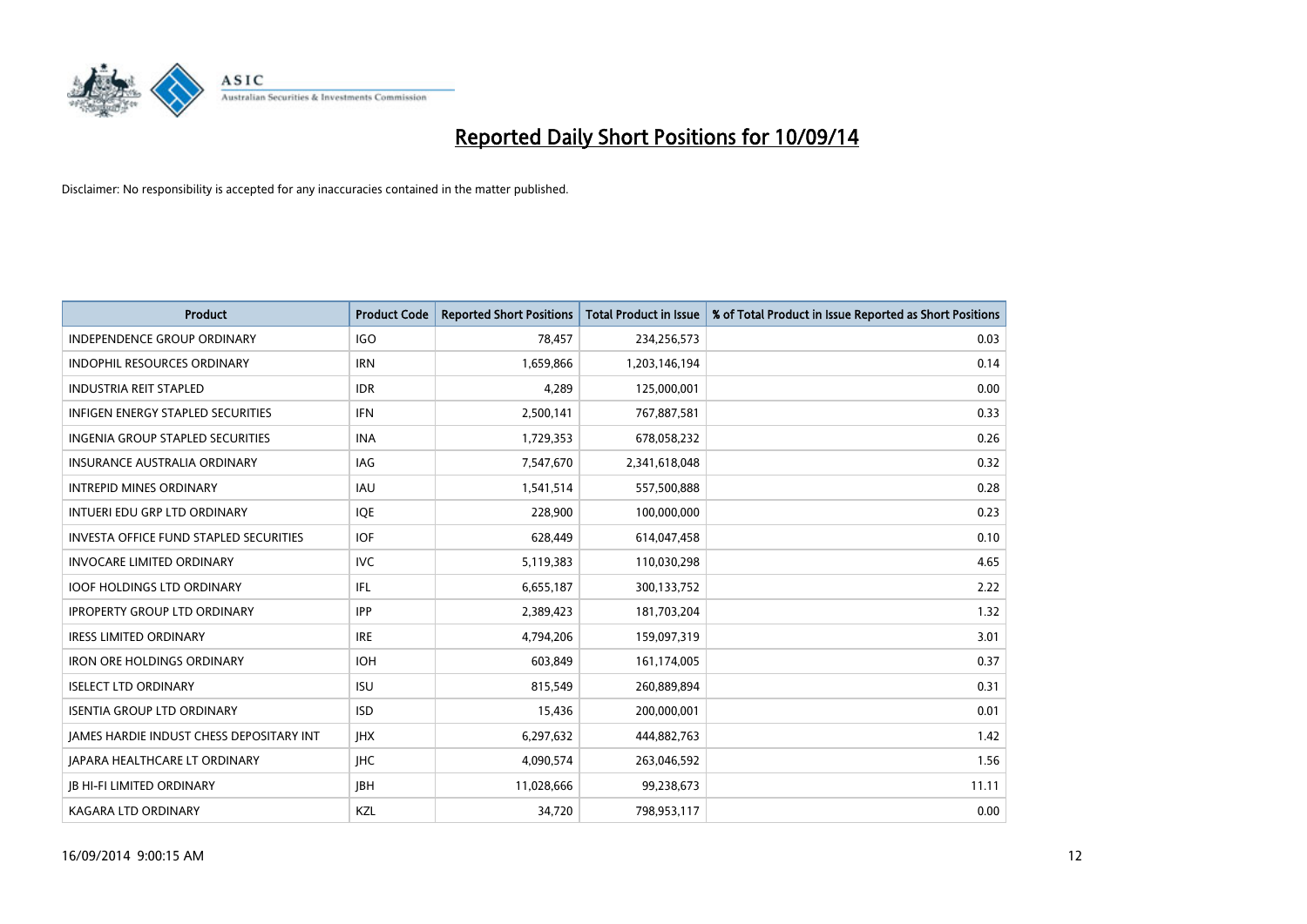

| <b>Product</b>                        | <b>Product Code</b> | <b>Reported Short Positions</b> | <b>Total Product in Issue</b> | % of Total Product in Issue Reported as Short Positions |
|---------------------------------------|---------------------|---------------------------------|-------------------------------|---------------------------------------------------------|
| KAROON GAS AUSTRALIA ORDINARY         | <b>KAR</b>          | 19,015,052                      | 255,997,690                   | 7.43                                                    |
| KATHMANDU HOLD LTD ORDINARY           | <b>KMD</b>          | 1,866,451                       | 200,633,469                   | 0.93                                                    |
| <b>KBL MINING LIMITED ORDINARY</b>    | <b>KBL</b>          | 1,820                           | 393,535,629                   | 0.00                                                    |
| KINGSGATE CONSOLID. ORDINARY          | <b>KCN</b>          | 12,681,308                      | 223,584,937                   | 5.67                                                    |
| KINGSROSE MINING LTD ORDINARY         | <b>KRM</b>          | 467,440                         | 358,611,493                   | 0.13                                                    |
| <b>KOGI IRON LTD ORDINARY</b>         | <b>KFE</b>          | 1,651,098                       | 376,669,836                   | 0.44                                                    |
| LEIGHTON HOLDINGS ORDINARY            | LEI                 | 4,906,426                       | 338,503,563                   | 1.45                                                    |
| LEND LEASE GROUP UNIT/ORD STAPLED     | LLC                 | 1,391,210                       | 577,475,833                   | 0.24                                                    |
| LIFESTYLE COMMUNIT, ORDINARY          | <b>LIC</b>          | 4,000                           | 99,970,131                    | 0.00                                                    |
| LIQUEFIED NATURAL ORDINARY            | LNG                 | 8,531,908                       | 461,402,201                   | 1.85                                                    |
| LONESTAR RESO LTD ORDINARY            | LNR                 | 819,871                         | 752,187,211                   | 0.11                                                    |
| LUCAPA DIAMOND LTD ORDINARY           | LOM                 | 22,924                          | 181,742,312                   | 0.01                                                    |
| LYNAS CORPORATION ORDINARY            | <b>LYC</b>          | 134,302,382                     | 2,333,801,566                 | 5.75                                                    |
| <b>M2 GRP LTD ORDINARY</b>            | <b>MTU</b>          | 8,320,482                       | 180,824,848                   | 4.60                                                    |
| <b>MACA LIMITED ORDINARY</b>          | <b>MLD</b>          | 1,621,613                       | 202,676,373                   | 0.80                                                    |
| MACMAHON HOLDINGS ORDINARY            | MAH                 | 3,720,976                       | 1,261,699,966                 | 0.29                                                    |
| MACO ATLAS ROADS GRP ORDINARY STAPLED | <b>MQA</b>          | 2,900,525                       | 511,538,852                   | 0.57                                                    |
| MACQUARIE GROUP LTD ORDINARY          | <b>MQG</b>          | 1,126,134                       | 321,202,994                   | 0.35                                                    |
| MAGELLAN FIN GRP LTD ORDINARY         | <b>MFG</b>          | 4,075,452                       | 158,918,177                   | 2.56                                                    |
| <b>MATRIX C &amp; E LTD ORDINARY</b>  | <b>MCE</b>          | 2,695,393                       | 94,555,428                    | 2.85                                                    |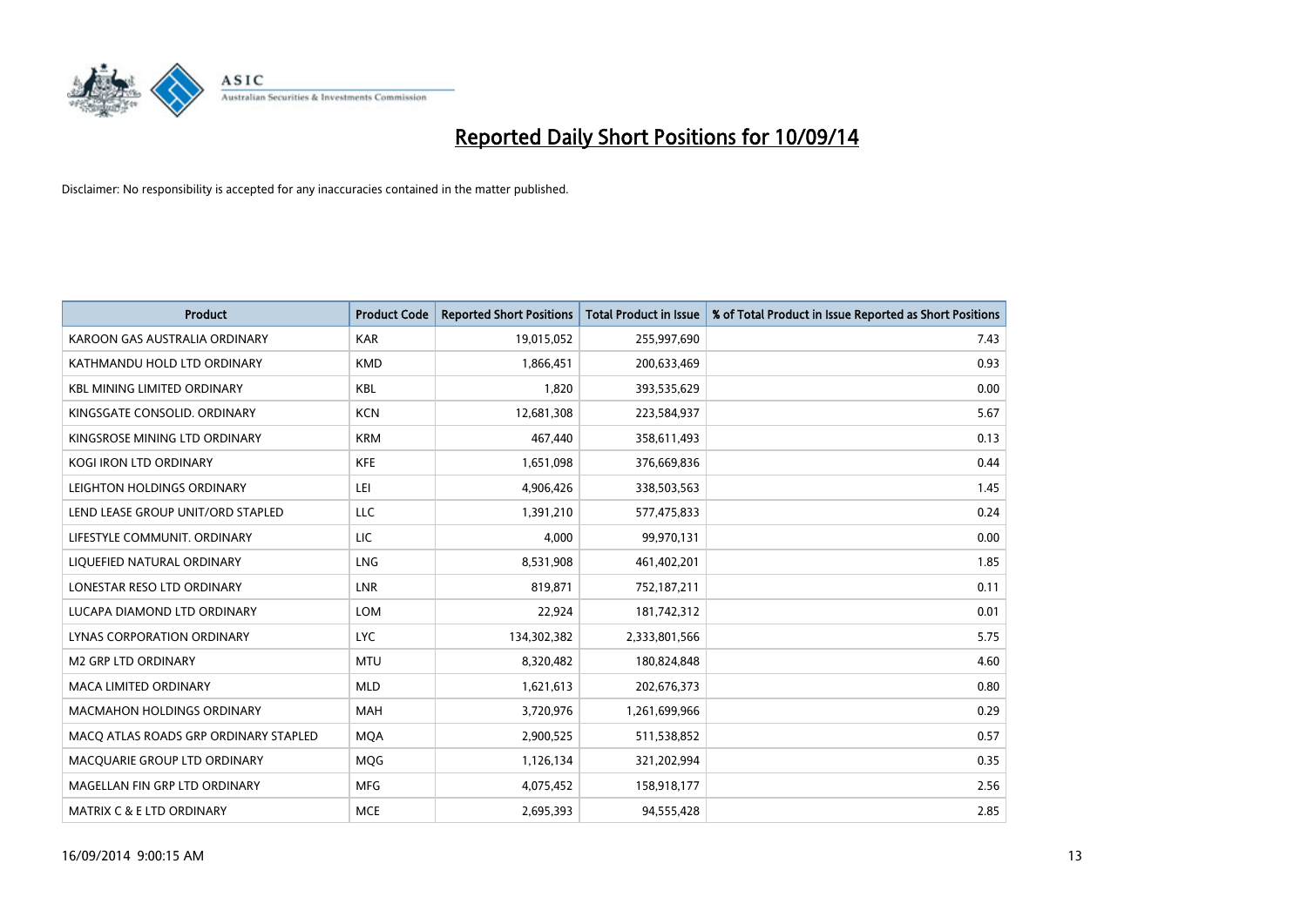

| <b>Product</b>                       | <b>Product Code</b> | <b>Reported Short Positions</b> | <b>Total Product in Issue</b> | % of Total Product in Issue Reported as Short Positions |
|--------------------------------------|---------------------|---------------------------------|-------------------------------|---------------------------------------------------------|
| <b>MAVERICK DRILLING ORDINARY</b>    | <b>MAD</b>          | 7,229,301                       | 533,885,763                   | 1.35                                                    |
| <b>MAXITRANS INDUSTRIES ORDINARY</b> | <b>MXI</b>          | 51.730                          | 185,075,653                   | 0.03                                                    |
| MAYNE PHARMA LTD ORDINARY            | <b>MYX</b>          | 8,032,291                       | 586,651,477                   | 1.37                                                    |
| MCMILLAN SHAKESPEARE ORDINARY        | <b>MMS</b>          | 851,083                         | 77,492,684                    | 1.10                                                    |
| MCPHERSON'S LTD ORDINARY             | <b>MCP</b>          | 10,132                          | 95,434,645                    | 0.01                                                    |
| MEDUSA MINING LTD ORDINARY           | <b>MML</b>          | 7,083,409                       | 207,794,301                   | 3.41                                                    |
| MELBOURNE IT LIMITED ORDINARY        | MLB                 | 11,066                          | 92,944,392                    | 0.01                                                    |
| MERIDIAN ENERGY INSTALMENT RECEIPTS  | <b>MEZCA</b>        | 1,703,000                       | 1,255,413,626                 | 0.14                                                    |
| <b>MERMAID MARINE ORDINARY</b>       | <b>MRM</b>          | 12,197,567                      | 366,766,098                   | 3.33                                                    |
| MESOBLAST LIMITED ORDINARY           | <b>MSB</b>          | 19,937,131                      | 321,640,094                   | 6.20                                                    |
| METALS X LIMITED ORDINARY            | <b>MLX</b>          | 530,338                         | 1,655,826,110                 | 0.03                                                    |
| METCASH LIMITED ORDINARY             | <b>MTS</b>          | 104,407,001                     | 903,309,574                   | 11.56                                                   |
| MIGHTY RIVER POWER ORDINARY          | <b>MYT</b>          | 3,806,804                       | 1,400,012,517                 | 0.27                                                    |
| MINCOR RESOURCES NL ORDINARY         | <b>MCR</b>          | 27,368                          | 188,208,274                   | 0.01                                                    |
| MINERAL DEPOSITS ORDINARY            | <b>MDL</b>          | 980,427                         | 103,676,341                   | 0.95                                                    |
| MINERAL RESOURCES, ORDINARY          | <b>MIN</b>          | 14,849,118                      | 186,556,246                   | 7.96                                                    |
| MINT WIRELESS ORDINARY               | <b>MNW</b>          | 1,624,419                       | 470,372,395                   | 0.35                                                    |
| MIRABELA NICKEL LTD ORDINARY         | <b>MBN</b>          | 10                              | 929,710,216                   | 0.00                                                    |
| MIRVAC GROUP STAPLED SECURITIES      | <b>MGR</b>          | 1,367,277                       | 3,697,197,370                 | 0.04                                                    |
| MOBILE EMBRACE LTD ORDINARY          | <b>MBE</b>          | 28,000                          | 376,510,098                   | 0.01                                                    |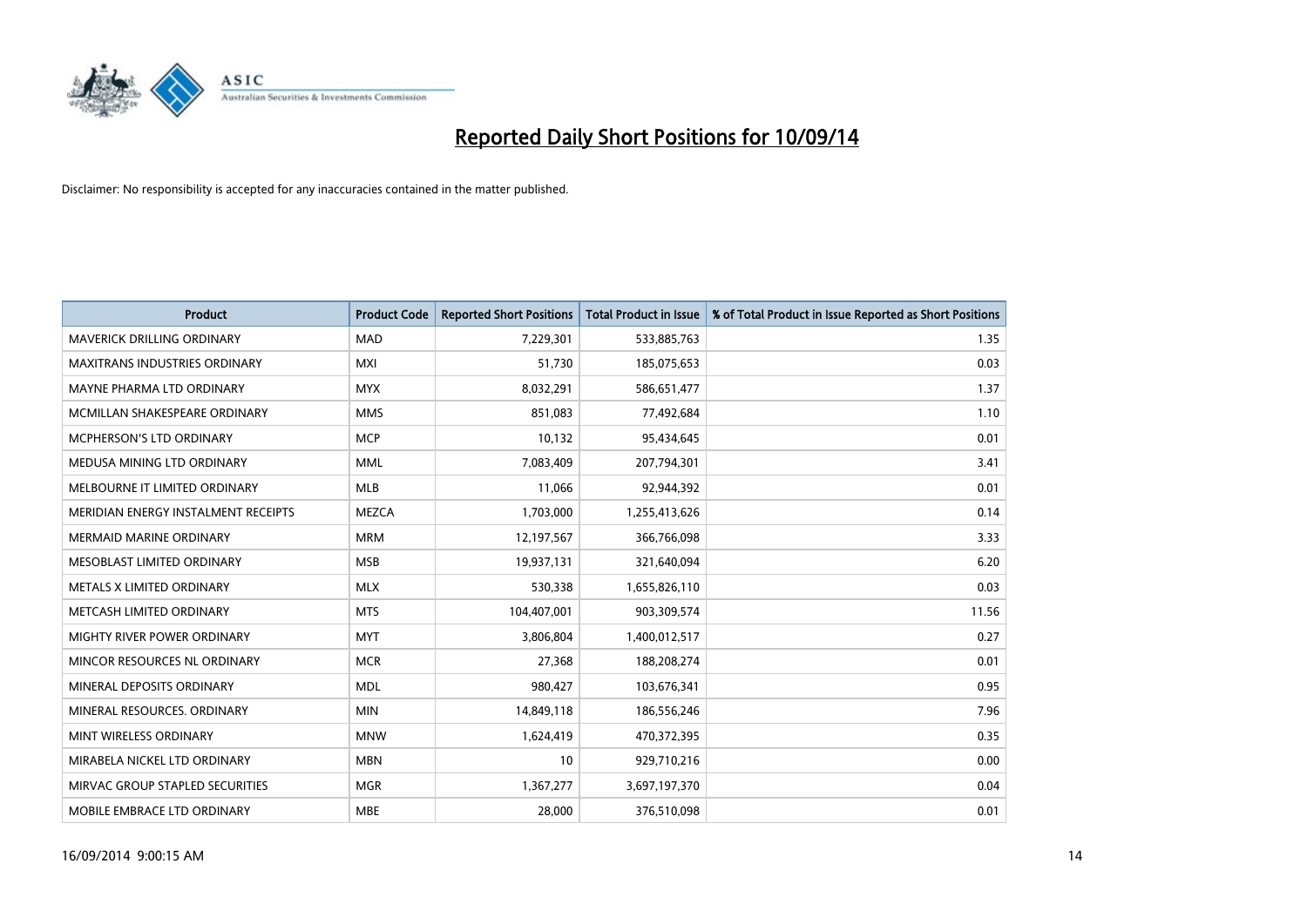

| <b>Product</b>                     | <b>Product Code</b> | <b>Reported Short Positions</b> | <b>Total Product in Issue</b> | % of Total Product in Issue Reported as Short Positions |
|------------------------------------|---------------------|---------------------------------|-------------------------------|---------------------------------------------------------|
| MOLOPO ENERGY LTD ORDINARY         | <b>MPO</b>          | 41,118                          | 248,705,730                   | 0.02                                                    |
| <b>MONADELPHOUS GROUP ORDINARY</b> | <b>MND</b>          | 8,793,734                       | 92,679,570                    | 9.49                                                    |
| MONASH IVF GROUP LTD ORDINARY      | <b>MVF</b>          | 686,400                         | 231,081,089                   | 0.30                                                    |
| MORTGAGE CHOICE LTD ORDINARY       | <b>MOC</b>          | 1,429                           | 123,879,296                   | 0.00                                                    |
| <b>MOUNT GIBSON IRON ORDINARY</b>  | <b>MGX</b>          | 17,865,683                      | 1,090,805,085                 | 1.64                                                    |
| MULTIPLEX SITES SITES              | <b>MXUPA</b>        | 2,077                           | 4,500,000                     | 0.05                                                    |
| <b>MYER HOLDINGS LTD ORDINARY</b>  | <b>MYR</b>          | 77,856,478                      | 585,684,551                   | 13.29                                                   |
| <b>MYSTATE LIMITED ORDINARY</b>    | <b>MYS</b>          | 66,553                          | 87,283,417                    | 0.08                                                    |
| NANOSONICS LIMITED ORDINARY        | <b>NAN</b>          | 1,679,619                       | 264,332,826                   | 0.64                                                    |
| NATIONAL AUST, BANK ORDINARY       | <b>NAB</b>          | 7,464,593                       | 2,365,771,681                 | 0.32                                                    |
| NATIONAL STORAGE STAPLED           | <b>NSR</b>          | 654,207                         | 281,631,660                   | 0.23                                                    |
| NAVITAS LIMITED ORDINARY           | <b>NVT</b>          | 3,209,594                       | 375,712,581                   | 0.85                                                    |
| NEARMAP LTD ORDINARY               | <b>NEA</b>          | 909,371                         | 337,946,101                   | 0.27                                                    |
| NEON ENERGY LIMITED ORDINARY       | <b>NEN</b>          | 140,474                         | 553,037,848                   | 0.03                                                    |
| NEW HOPE CORPORATION ORDINARY      | <b>NHC</b>          | 1,871,655                       | 830,999,449                   | 0.23                                                    |
| NEW STANDARD ENERGY ORDINARY       | <b>NSE</b>          | 4,200                           | 386,169,603                   | 0.00                                                    |
| NEWCREST MINING ORDINARY           | <b>NCM</b>          | 10,531,778                      | 766,510,971                   | 1.37                                                    |
| NEWS CORP A NON-VOTING CDI         | <b>NWSLV</b>        | 418,748                         | 2,976,217                     | 14.07                                                   |
| NEWS CORP B VOTING CDI             | <b>NWS</b>          | 2,652,701                       | 22,645,126                    | 11.71                                                   |
| NEWSAT LIMITED ORDINARY            | <b>NWT</b>          | 7,532,823                       | 613,199,841                   | 1.23                                                    |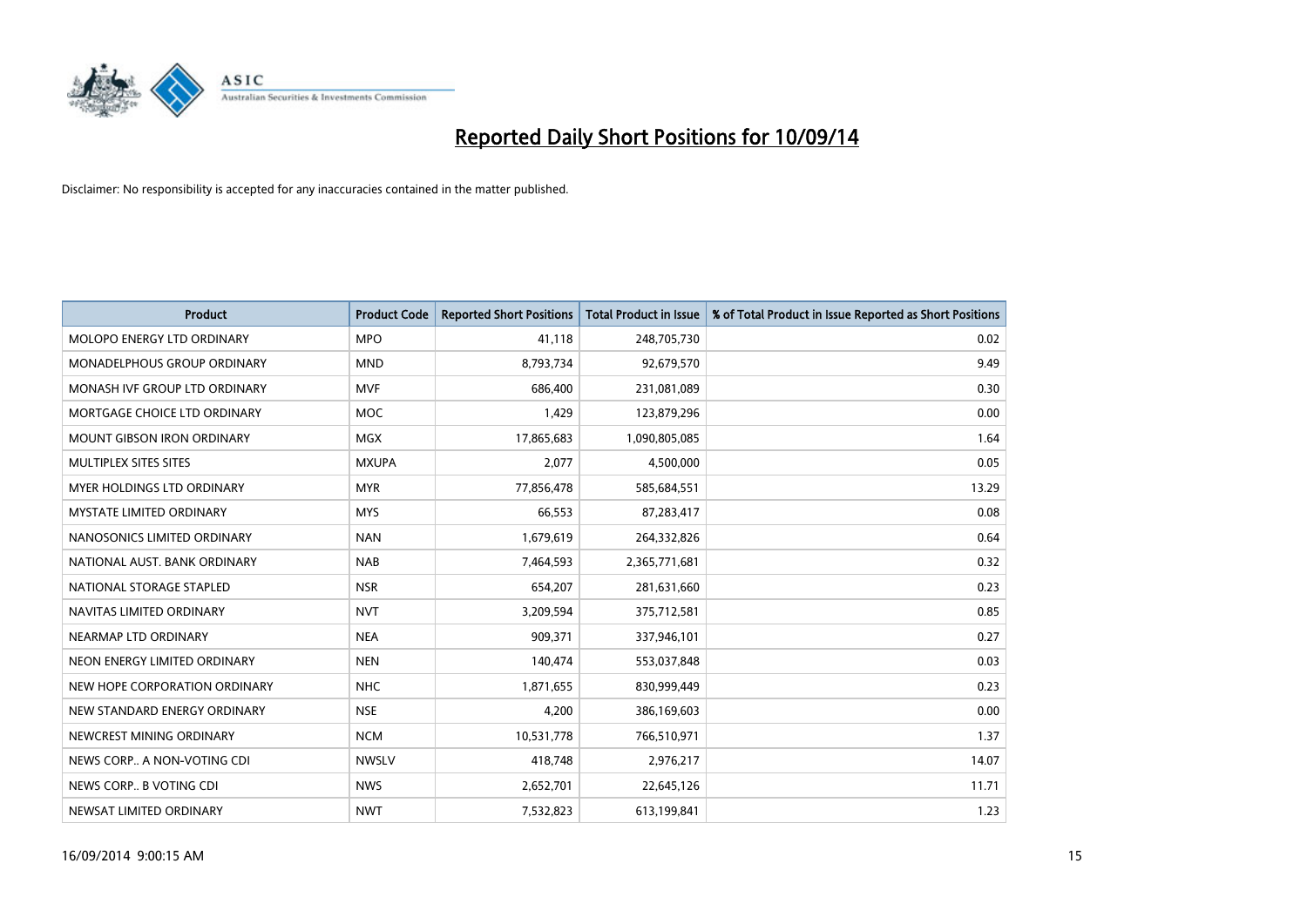

| <b>Product</b>                        | <b>Product Code</b> | <b>Reported Short Positions</b> | <b>Total Product in Issue</b> | % of Total Product in Issue Reported as Short Positions |
|---------------------------------------|---------------------|---------------------------------|-------------------------------|---------------------------------------------------------|
| NEXTDC LIMITED ORDINARY               | <b>NXT</b>          | 19,116,510                      | 193,154,486                   | 9.90                                                    |
| NEXUS ENERGY LIMITED ORDINARY         | <b>NXS</b>          | 83,985                          | 1,330,219,459                 | 0.01                                                    |
| NIB HOLDINGS LIMITED ORDINARY         | <b>NHF</b>          | 2,098,412                       | 439,004,182                   | 0.48                                                    |
| NIDO PETROLEUM ORDINARY               | <b>NDO</b>          | 42,480                          | 2,188,266,468                 | 0.00                                                    |
| NINE ENTERTAINMENT ORDINARY           | <b>NEC</b>          | 11,078,949                      | 940,295,023                   | 1.18                                                    |
| NOBLE MINERAL RES ORDINARY            | <b>NMG</b>          | 2,365,726                       | 666,397,952                   | 0.36                                                    |
| NORTHERN IRON LTD ORDINARY            | <b>NFE</b>          | 11,392                          | 484,405,314                   | 0.00                                                    |
| NORTHERN STAR ORDINARY                | <b>NST</b>          | 10,740,819                      | 587,429,659                   | 1.83                                                    |
| NRW HOLDINGS LIMITED ORDINARY         | <b>NWH</b>          | 12,663,587                      | 278,888,011                   | 4.54                                                    |
| NUFARM LIMITED ORDINARY               | <b>NUF</b>          | 16,710,177                      | 264,021,627                   | 6.33                                                    |
| NUPLEX INDUSTRIES ORDINARY            | <b>NPX</b>          | 1,000                           | 198,125,827                   | 0.00                                                    |
| OCEANAGOLD CORP. CHESS DEPOSITARY INT | <b>OGC</b>          | 1,459,807                       | 301,420,186                   | 0.48                                                    |
| OIL SEARCH LTD ORDINARY               | OSH                 | 2,683,873                       | 1,519,022,225                 | 0.18                                                    |
| OM HOLDINGS LIMITED ORDINARY          | OMH                 | 619,868                         | 733,423,337                   | 0.08                                                    |
| OMI HOLDINGS LIMITED ORDINARY         | OMI                 | 100,561                         | 3,750,000                     | 2.68                                                    |
| ORICA LIMITED ORDINARY                | ORI                 | 14,486,121                      | 372,743,291                   | 3.89                                                    |
| ORIGIN ENERGY ORDINARY                | ORG                 | 8,912,186                       | 1,103,646,907                 | 0.81                                                    |
| OROCOBRE LIMITED ORDINARY             | <b>ORE</b>          | 2,146,953                       | 132,041,911                   | 1.63                                                    |
| ORORA LIMITED ORDINARY                | <b>ORA</b>          | 1,680,545                       | 1,206,684,923                 | 0.14                                                    |
| OROTONGROUP LIMITED ORDINARY          | ORL                 | 387,572                         | 40,880,902                    | 0.95                                                    |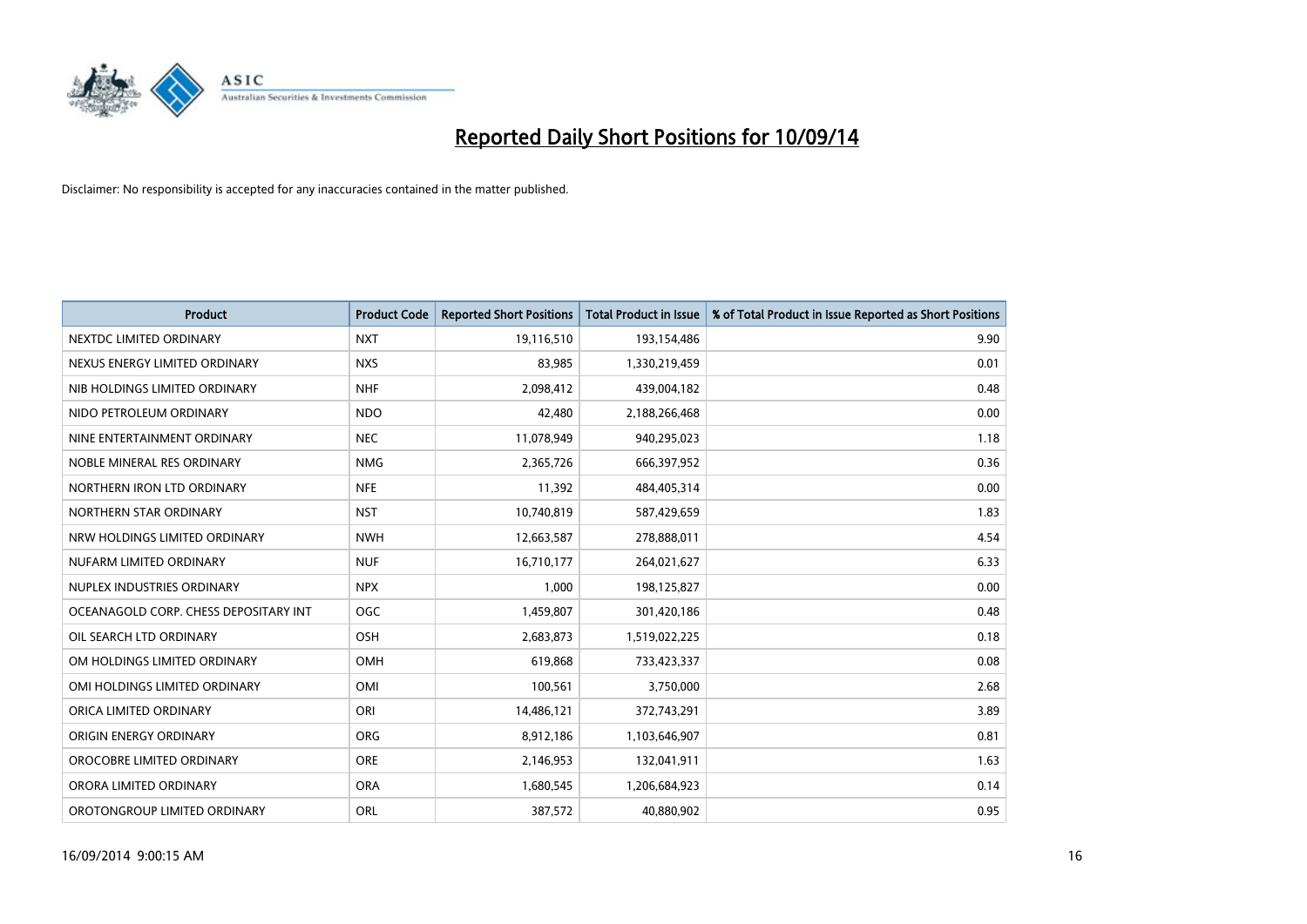

| <b>Product</b>                | <b>Product Code</b> | <b>Reported Short Positions</b> | <b>Total Product in Issue</b> | % of Total Product in Issue Reported as Short Positions |
|-------------------------------|---------------------|---------------------------------|-------------------------------|---------------------------------------------------------|
| <b>OZ MINERALS ORDINARY</b>   | <b>OZL</b>          | 15,999,611                      | 303,470,022                   | 5.27                                                    |
| OZFOREX GROUP LTD ORDINARY    | <b>OFX</b>          | 10,341,835                      | 240,000,000                   | 4.31                                                    |
| PACIFIC BRANDS ORDINARY       | <b>PBG</b>          | 36,008,914                      | 917,226,291                   | 3.93                                                    |
| PACT GROUP HLDGS LTD ORDINARY | <b>PGH</b>          | 2,178,555                       | 294,097,961                   | 0.74                                                    |
| PALADIN ENERGY LTD ORDINARY   | <b>PDN</b>          | 99,859,816                      | 964,758,634                   | 10.35                                                   |
| PANAUST LIMITED ORDINARY      | <b>PNA</b>          | 135,999                         | 635,580,654                   | 0.02                                                    |
| PANORAMIC RESOURCES ORDINARY  | PAN                 | 2,320                           | 322,275,824                   | 0.00                                                    |
| PANTERRA GOLD LTD ORDINARY    | PGI                 | $\mathbf{1}$                    | 822,241,166                   | 0.00                                                    |
| PAPERLINX LIMITED ORDINARY    | <b>PPX</b>          | 44,675                          | 665, 181, 261                 | 0.01                                                    |
| PAPILLON RES LTD ORDINARY     | PIR                 | 3,801,232                       | 352,044,210                   | 1.08                                                    |
| PATTIES FOODS LTD ORDINARY    | PFL                 | 9,001                           | 139,144,338                   | 0.01                                                    |
| PEET LIMITED ORDINARY         | <b>PPC</b>          | 52,600                          | 433,389,348                   | 0.01                                                    |
| PERPETUAL LIMITED ORDINARY    | <b>PPT</b>          | 1,011,795                       | 46,574,426                    | 2.17                                                    |
| PERSEUS MINING LTD ORDINARY   | PRU                 | 16,332,388                      | 526,656,401                   | 3.10                                                    |
| PHARMAXIS LTD ORDINARY        | <b>PXS</b>          | 58,993                          | 309,514,849                   | 0.02                                                    |
| PHOSPHAGENICS LTD. ORDINARY   | POH                 | 43,750                          | 1,261,965,957                 | 0.00                                                    |
| PIONEER CREDIT LTD ORDINARY   | <b>PNC</b>          | 765,600                         | 45,373,990                    | 1.69                                                    |
| PLATINUM ASSET ORDINARY       | <b>PTM</b>          | 1,509,778                       | 580,336,142                   | 0.26                                                    |
| PLATINUM AUSTRALIA ORDINARY   | <b>PLA</b>          | 836,027                         | 504,968,043                   | 0.17                                                    |
| PLATINUM CAPITAL LTD ORDINARY | <b>PMC</b>          | 5,012                           | 231,071,933                   | 0.00                                                    |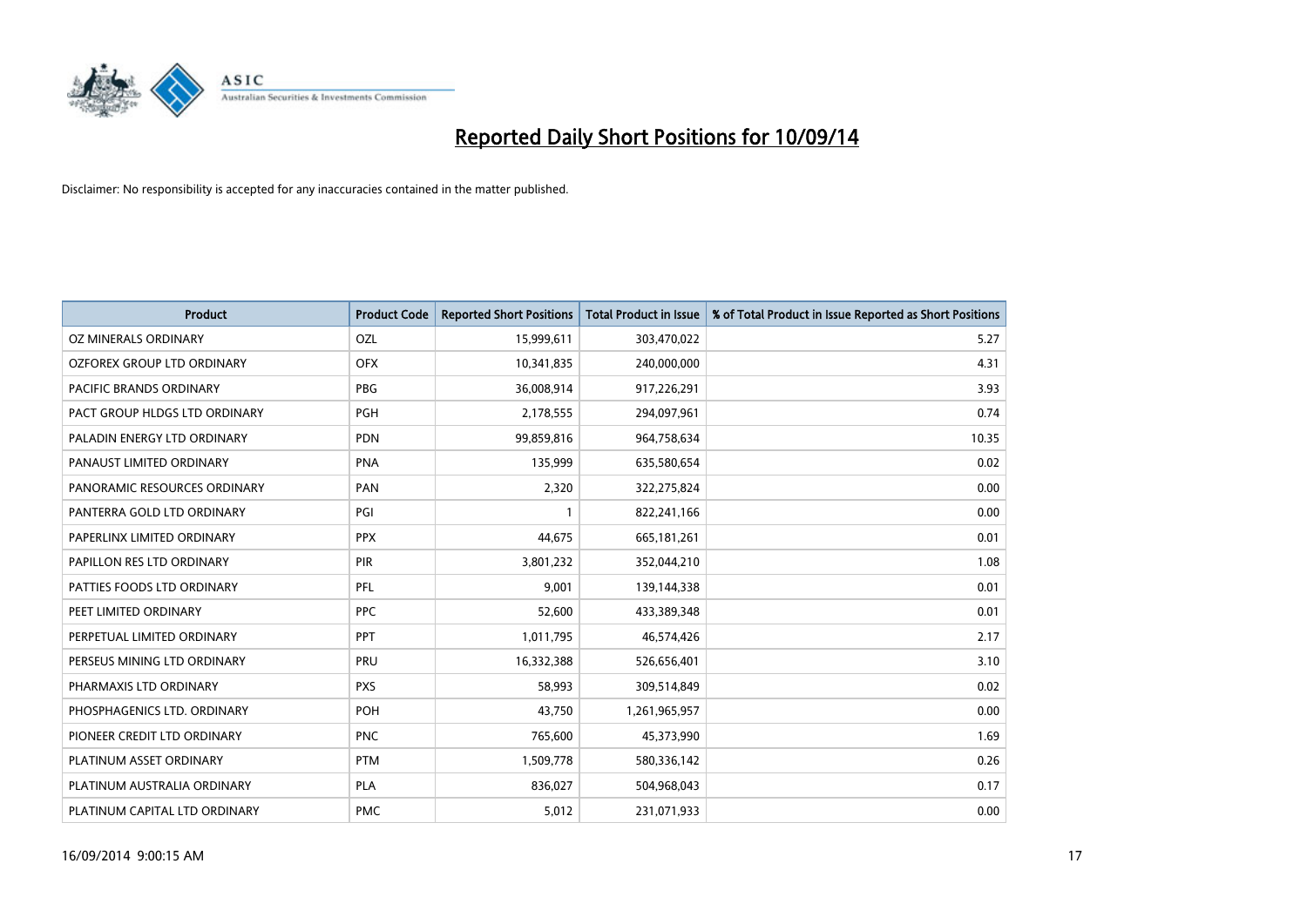

| <b>Product</b>                      | <b>Product Code</b> | <b>Reported Short Positions</b> | <b>Total Product in Issue</b> | % of Total Product in Issue Reported as Short Positions |
|-------------------------------------|---------------------|---------------------------------|-------------------------------|---------------------------------------------------------|
| <b>PMP LIMITED ORDINARY</b>         | <b>PMP</b>          | 27,581                          | 323,781,124                   | 0.01                                                    |
| PRANA BIOTECHNOLOGY ORDINARY        | PBT                 | 2,775,529                       | 488,936,960                   | 0.57                                                    |
| PREMIER INVESTMENTS ORDINARY        | <b>PMV</b>          | 484,677                         | 155,714,874                   | 0.31                                                    |
| PRIMA BIOMED LTD ORDINARY           | <b>PRR</b>          | 132,361                         | 1,228,709,341                 | 0.01                                                    |
| PRIMARY HEALTH CARE ORDINARY        | <b>PRY</b>          | 18,633,532                      | 505,659,944                   | 3.68                                                    |
| PRIME MEDIA GRP LTD ORDINARY        | <b>PRT</b>          | 1,324,914                       | 366,330,303                   | 0.36                                                    |
| PROGRAMMED ORDINARY                 | <b>PRG</b>          | 202,621                         | 118,644,974                   | 0.17                                                    |
| <b>QANTAS AIRWAYS ORDINARY</b>      | QAN                 | 40,754,237                      | 2,196,330,250                 | 1.86                                                    |
| OBE INSURANCE GROUP ORDINARY        | <b>OBE</b>          | 25,666,433                      | 1,341,959,131                 | 1.91                                                    |
| ORXPHARMA LTD ORDINARY              | <b>QRX</b>          | 55,425                          | 164,190,969                   | 0.03                                                    |
| <b>QUBE HOLDINGS LTD ORDINARY</b>   | <b>QUB</b>          | 7,712,710                       | 1,051,172,929                 | 0.73                                                    |
| RAMELIUS RESOURCES ORDINARY         | <b>RMS</b>          | 734,071                         | 468,785,286                   | 0.16                                                    |
| RAMSAY HEALTH CARE ORDINARY         | <b>RHC</b>          | 1,606,563                       | 202,081,252                   | 0.80                                                    |
| <b>RCR TOMLINSON ORDINARY</b>       | <b>RCR</b>          | 719,527                         | 137,779,238                   | 0.52                                                    |
| <b>REA GROUP ORDINARY</b>           | <b>REA</b>          | 1,561,114                       | 131,714,699                   | 1.19                                                    |
| <b>RECALL HOLDINGS LTD ORDINARY</b> | <b>REC</b>          | 10,284,316                      | 312,903,583                   | 3.29                                                    |
| <b>RECKON LIMITED ORDINARY</b>      | <b>RKN</b>          | 1,417,453                       | 112,084,762                   | 1.26                                                    |
| RED 5 LIMITED ORDINARY              | <b>RED</b>          | 174,740                         | 759,451,008                   | 0.02                                                    |
| <b>RED FORK ENERGY ORDINARY</b>     | <b>RFE</b>          | 2,007,929                       | 501,051,719                   | 0.40                                                    |
| REDBANK ENERGY LTD ORDINARY         | <b>AEJ</b>          | 13                              | 786,287                       | 0.00                                                    |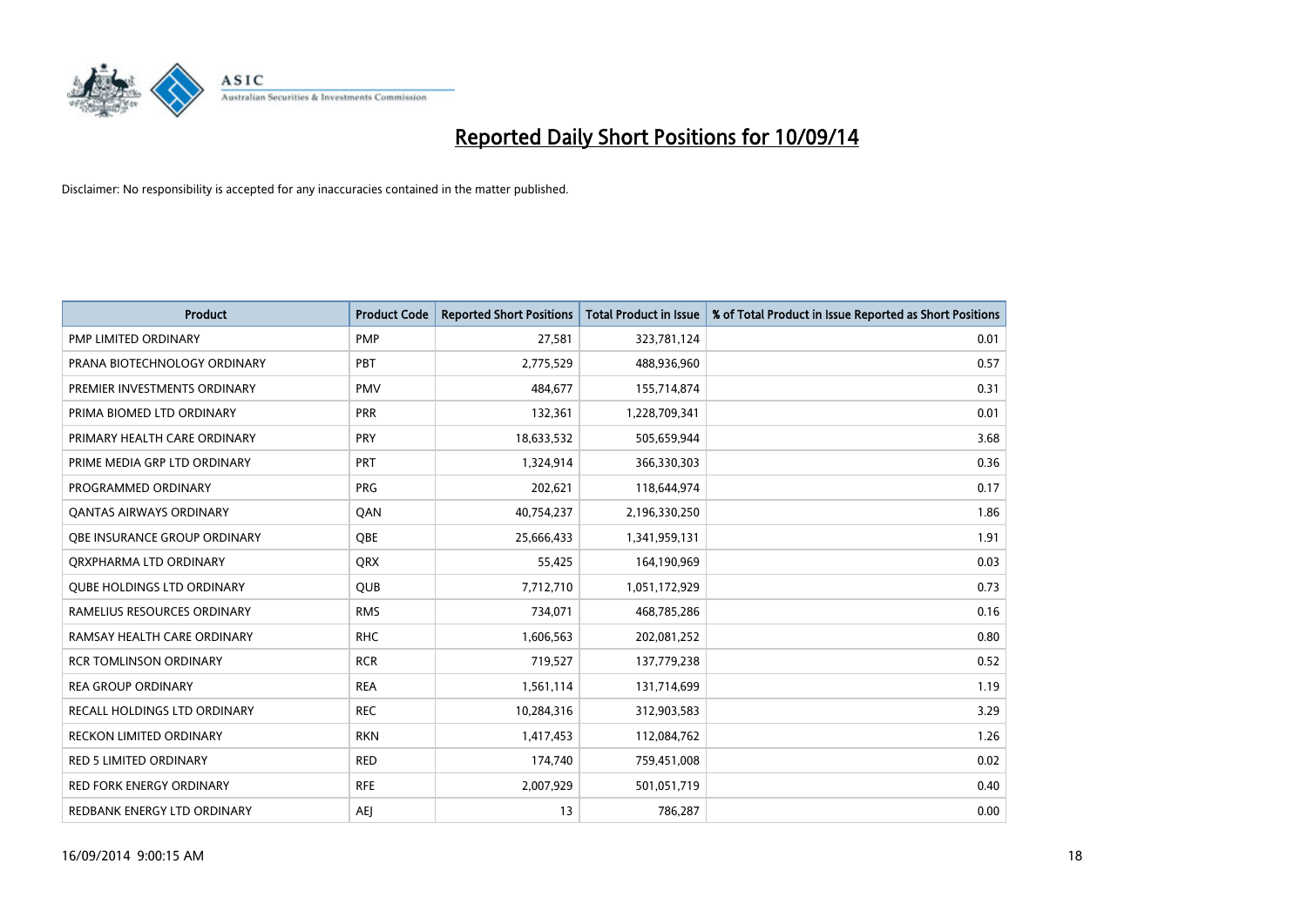

| <b>Product</b>                   | <b>Product Code</b> | <b>Reported Short Positions</b> | Total Product in Issue | % of Total Product in Issue Reported as Short Positions |
|----------------------------------|---------------------|---------------------------------|------------------------|---------------------------------------------------------|
| REED RESOURCES LTD ORDINARY      | <b>RDR</b>          | 2,000                           | 499,453,895            | 0.00                                                    |
| REGAL RESOURCES ORDINARY         | <b>RER</b>          | 5,000                           | 153,045,458            | 0.00                                                    |
| REGIS RESOURCES ORDINARY         | <b>RRL</b>          | 44,990,088                      | 499,756,595            | 9.00                                                    |
| RESMED INC CDI 10:1              | <b>RMD</b>          | 39,599,281                      | 1,403,045,440          | 2.82                                                    |
| <b>RESOLUTE MINING ORDINARY</b>  | <b>RSG</b>          | 5,818,054                       | 641,189,223            | 0.91                                                    |
| RESOURCE GENERATION ORDINARY     | <b>RES</b>          | 1,220                           | 581,380,338            | 0.00                                                    |
| RETAIL FOOD GROUP ORDINARY       | <b>RFG</b>          | 10,417,691                      | 144,878,508            | 7.19                                                    |
| REX MINERALS LIMITED ORDINARY    | <b>RXM</b>          | 887,594                         | 220,519,784            | 0.40                                                    |
| RIDLEY CORPORATION ORDINARY      | <b>RIC</b>          | 1,113                           | 307,817,071            | 0.00                                                    |
| RIO TINTO LIMITED ORDINARY       | <b>RIO</b>          | 3,846,292                       | 435,758,720            | 0.88                                                    |
| ROBUST RESOURCES ORDINARY        | <b>ROL</b>          | $\mathbf{1}$                    | 195,369,627            | 0.00                                                    |
| ROC OIL COMPANY ORDINARY         | <b>ROC</b>          | 460,883                         | 687,618,400            | 0.07                                                    |
| ROYAL WOLF HOLDINGS ORDINARY     | <b>RWH</b>          | 209,378                         | 100,387,052            | 0.21                                                    |
| RUBIK FINANCIAL LTD. ORDINARY    | RFL                 | 16,637                          | 340,999,914            | 0.00                                                    |
| <b>RURALCO HOLDINGS ORDINARY</b> | <b>RHL</b>          | 3,658                           | 77,291,069             | 0.00                                                    |
| SAI GLOBAL LIMITED ORDINARY      | SAI                 | 264,460                         | 211,084,918            | 0.13                                                    |
| SALMAT LIMITED ORDINARY          | <b>SLM</b>          | 98,219                          | 159,812,799            | 0.06                                                    |
| SAMSON OIL & GAS LTD ORDINARY    | SSN                 | 18,844,960                      | 2,837,780,958          | 0.66                                                    |
| SANDFIRE RESOURCES ORDINARY      | <b>SFR</b>          | 2,390,665                       | 155,640,968            | 1.54                                                    |
| SANTOS LTD ORDINARY              | <b>STO</b>          | 5,082,193                       | 976,738,335            | 0.52                                                    |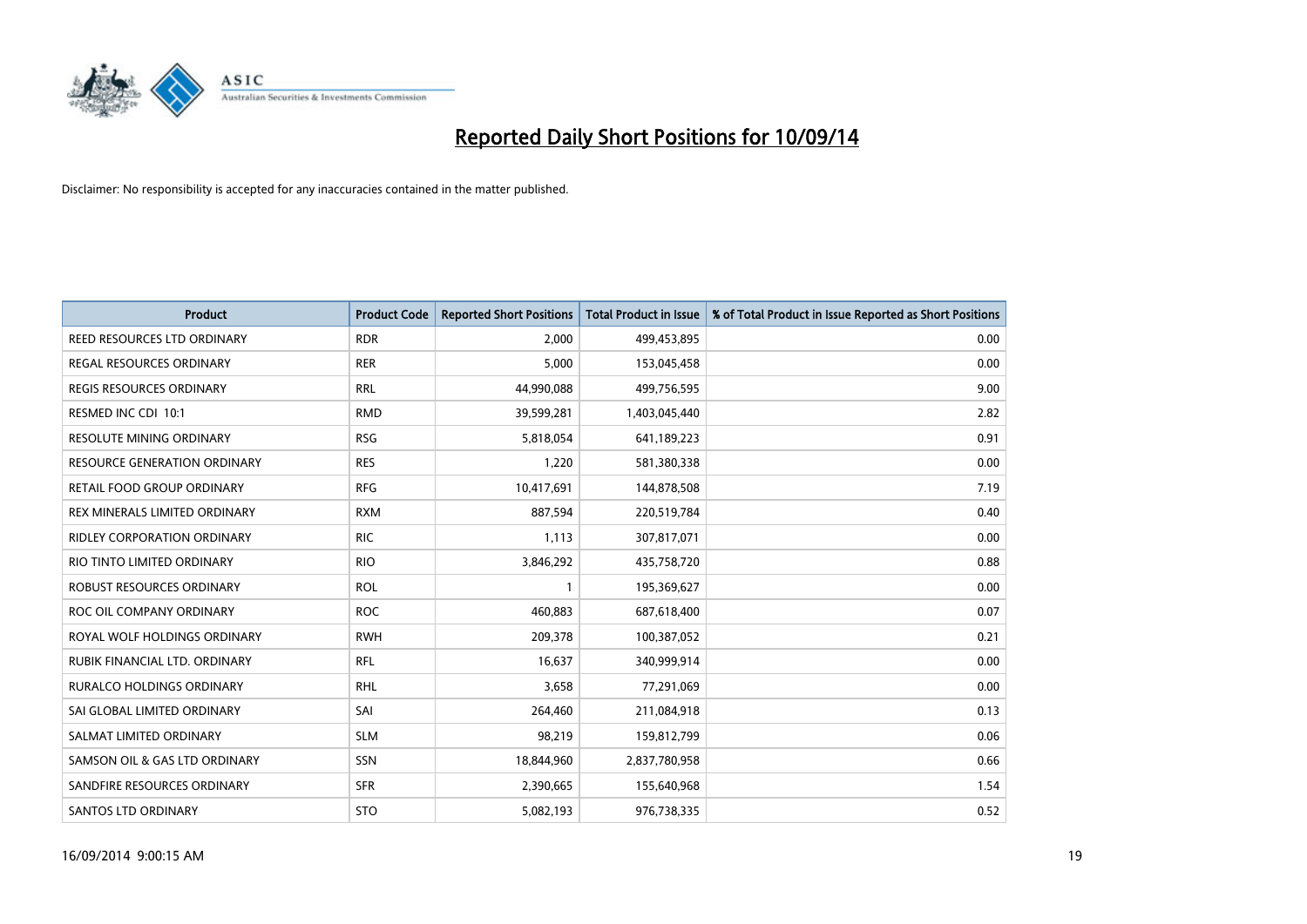

| <b>Product</b>                           | <b>Product Code</b> | <b>Reported Short Positions</b> | <b>Total Product in Issue</b> | % of Total Product in Issue Reported as Short Positions |
|------------------------------------------|---------------------|---------------------------------|-------------------------------|---------------------------------------------------------|
| SARACEN MINERAL ORDINARY                 | <b>SAR</b>          | 2,049,091                       | 792,784,738                   | 0.26                                                    |
| SCA PROPERTY GROUP STAPLED SECURITIES    | <b>SCP</b>          | 24,271,270                      | 648,628,320                   | 3.74                                                    |
| <b>SCENTRE GRP STAPLED</b>               | SCG                 | 18,169,042                      | 5,324,296,678                 | 0.34                                                    |
| SEDGMAN LIMITED ORDINARY                 | <b>SDM</b>          | 1,593,668                       | 227,059,277                   | 0.70                                                    |
| SEEK LIMITED ORDINARY                    | <b>SEK</b>          | 10,540,495                      | 341,629,095                   | 3.09                                                    |
| SELECT HARVESTS ORDINARY                 | SHV                 | 1,278,344                       | 66,699,341                    | 1.92                                                    |
| SENEX ENERGY LIMITED ORDINARY            | <b>SXY</b>          | 22,003,947                      | 1,149,657,377                 | 1.91                                                    |
| SERVCORP LIMITED ORDINARY                | SRV                 | 1,075                           | 98,432,275                    | 0.00                                                    |
| SERVICE STREAM ORDINARY                  | <b>SSM</b>          | 30                              | 386,389,873                   | 0.00                                                    |
| SEVEN GROUP HOLDINGS ORDINARY            | <b>SVW</b>          | 606,585                         | 302,691,886                   | 0.20                                                    |
| SEVEN WEST MEDIA LTD ORDINARY            | <b>SWM</b>          | 9,596,952                       | 999,160,872                   | 0.96                                                    |
| SIGMA PHARMACEUTICAL ORDINARY            | <b>SIP</b>          | 14,202,542                      | 1,108,086,575                 | 1.28                                                    |
| SILEX SYSTEMS ORDINARY                   | <b>SLX</b>          | 7,523,842                       | 170,467,339                   | 4.41                                                    |
| SILVER CHEF LIMITED ORDINARY             | SIV                 | 64,014                          | 29,469,492                    | 0.22                                                    |
| SILVER LAKE RESOURCE ORDINARY            | <b>SLR</b>          | 23,338,057                      | 503,233,971                   | 4.64                                                    |
| SIMAVITA LTD CDI 1:1                     | <b>SVA</b>          | 114,585                         | 73,366,351                    | 0.16                                                    |
| SIMS METAL MGMT LTD ORDINARY             | SGM                 | 12,556,226                      | 204,615,641                   | 6.14                                                    |
| SINGAPORE TELECOMM. CHESS DEPOSITARY INT | SGT                 | 5,733,839                       | 115,176,393                   | 4.98                                                    |
| SINO GAS ENERGY ORDINARY                 | <b>SEH</b>          | 9,550,708                       | 1,541,422,358                 | 0.62                                                    |
| SIRIUS RESOURCES NL ORDINARY             | <b>SIR</b>          | 9,510,504                       | 340,888,269                   | 2.79                                                    |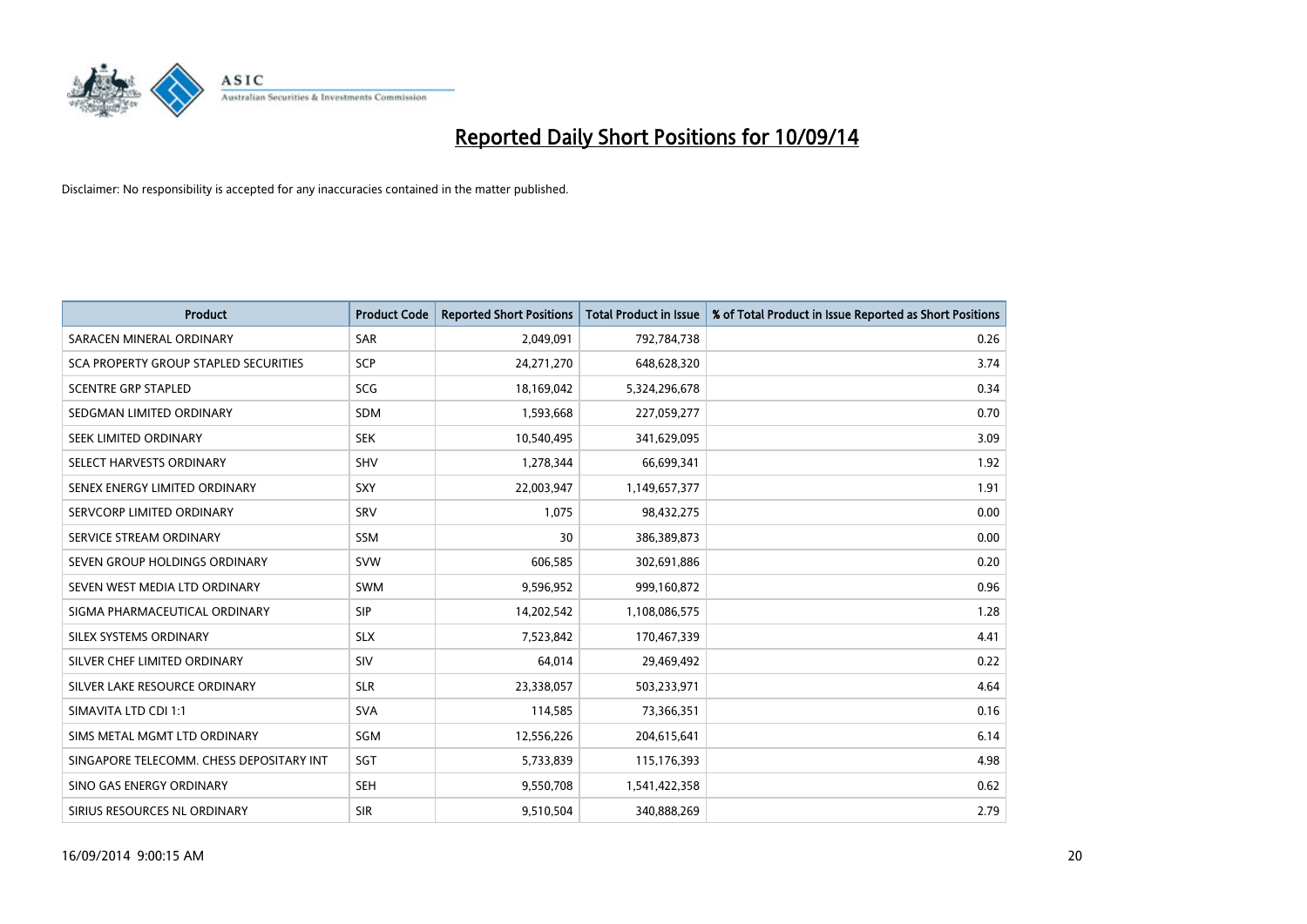

| <b>Product</b>                           | <b>Product Code</b> | <b>Reported Short Positions</b> | <b>Total Product in Issue</b> | % of Total Product in Issue Reported as Short Positions |
|------------------------------------------|---------------------|---------------------------------|-------------------------------|---------------------------------------------------------|
| SIRTEX MEDICAL ORDINARY                  | <b>SRX</b>          | 163,747                         | 56,494,365                    | 0.29                                                    |
| SKILLED GROUP LTD ORDINARY               | <b>SKE</b>          | 5,553,276                       | 235,415,953                   | 2.36                                                    |
| SKY NETWORK ORDINARY                     | <b>SKT</b>          | 2,796,209                       | 389,139,785                   | 0.72                                                    |
| SKYCITY ENT GRP LTD ORDINARY             | <b>SKC</b>          | 7,191,757                       | 582,088,094                   | 1.24                                                    |
| <b>SLATER &amp; GORDON ORDINARY</b>      | SGH                 | 363,860                         | 204,338,625                   | 0.18                                                    |
| SMARTGRP CORPORATION ORDINARY            | <b>SIQ</b>          | 324,979                         | 101,461,150                   | 0.32                                                    |
| SMS MANAGEMENT. ORDINARY                 | <b>SMX</b>          | 1,914,206                       | 69,394,537                    | 2.76                                                    |
| SONIC HEALTHCARE ORDINARY                | SHL                 | 10,764,628                      | 401,121,556                   | 2.68                                                    |
| SOUL PATTINSON (W.H) ORDINARY            | SOL                 | 16,925                          | 239,395,320                   | 0.01                                                    |
| SP AUSNET STAPLED SECURITIES             | <b>SPN</b>          | 797,425                         | 3,425,244,162                 | 0.02                                                    |
| SPARK INFRASTRUCTURE STAPLED US PROHIBT. | SKI                 | 16,818,905                      | 1,466,360,128                 | 1.15                                                    |
| SPARK NEW ZEALAND ORDINARY               | <b>SPK</b>          | 7,682,840                       | 1,828,530,844                 | 0.42                                                    |
| SPDR 200 FUND ETF UNITS                  | <b>STW</b>          | 44,115                          | 46,146,865                    | 0.10                                                    |
| SPECIALTY FASHION ORDINARY               | <b>SFH</b>          | 1,472                           | 192,236,121                   | 0.00                                                    |
| SPEEDCAST INT LTD ORDINARY               | <b>SDA</b>          | 4,033,600                       | 120,168,355                   | 3.36                                                    |
| SPOTLESS GRP HLD LTD ORDINARY            | <b>SPO</b>          | 20,202,425                      | 1,098,290,178                 | 1.84                                                    |
| ST BARBARA LIMITED ORDINARY              | <b>SBM</b>          | 16,000,557                      | 488,074,077                   | 3.28                                                    |
| STARPHARMA HOLDINGS ORDINARY             | SPL                 | 14,494,275                      | 285,109,680                   | 5.08                                                    |
| STEADFAST GROUP LTD ORDINARY             | <b>SDF</b>          | 5,375,708                       | 501,638,307                   | 1.07                                                    |
| STH CRS ELECT ENGNR ORDINARY             | <b>SXE</b>          | 12,969                          | 161,523,130                   | 0.01                                                    |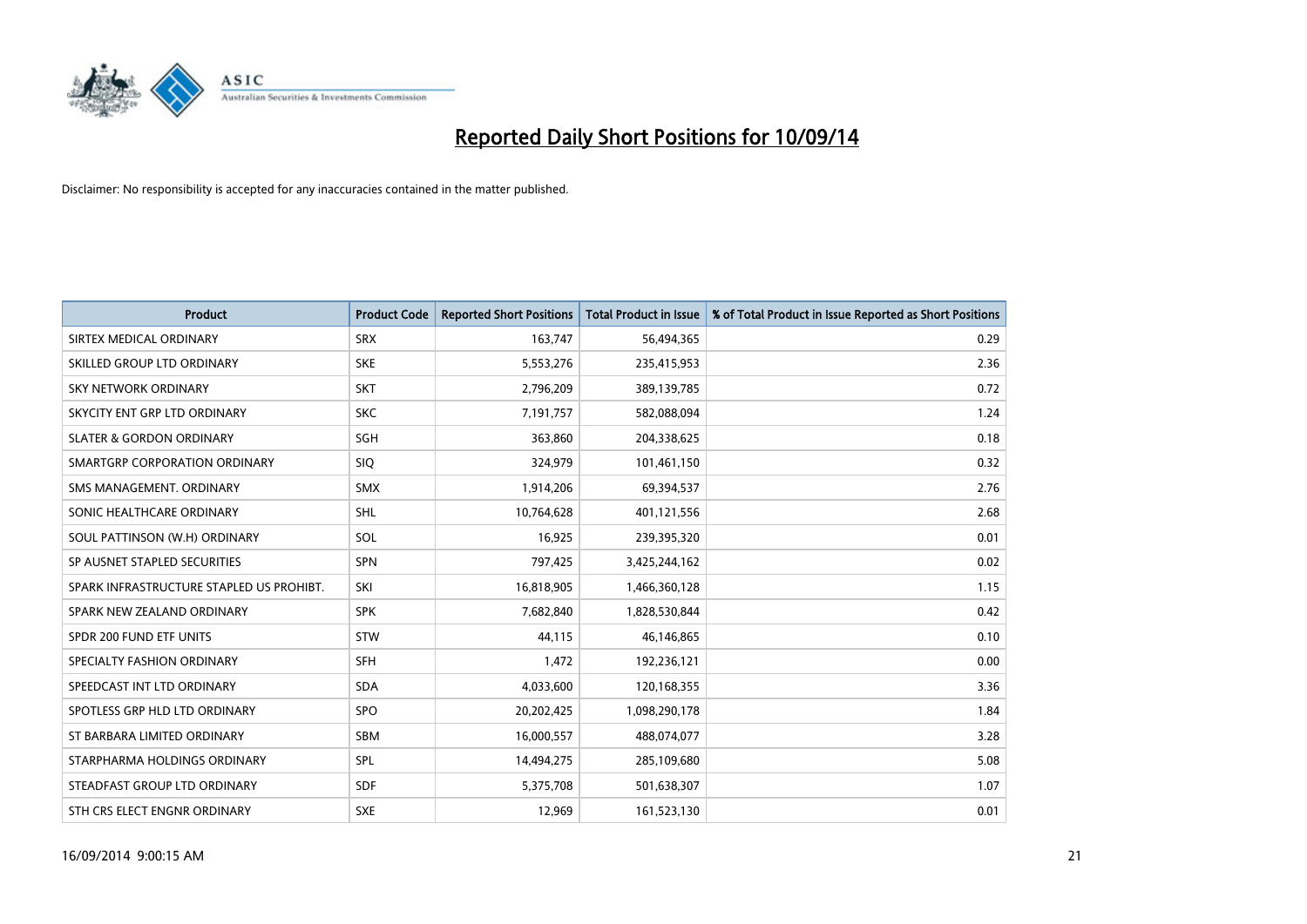

| <b>Product</b>                   | <b>Product Code</b> | <b>Reported Short Positions</b> | <b>Total Product in Issue</b> | % of Total Product in Issue Reported as Short Positions |
|----------------------------------|---------------------|---------------------------------|-------------------------------|---------------------------------------------------------|
| STHN CROSS MEDIA ORDINARY        | <b>SXL</b>          | 35,398,578                      | 705,246,986                   | 5.02                                                    |
| STOCKLAND UNITS/ORD STAPLED      | SGP                 | 6,413,619                       | 2,348,746,744                 | 0.27                                                    |
| STRAITS RES LTD. ORDINARY        | <b>SRO</b>          | 28,747                          | 1,217,730,293                 | 0.00                                                    |
| STRIKE ENERGY LTD ORDINARY       | <b>STX</b>          | 4,000                           | 833,330,946                   | 0.00                                                    |
| STW COMMUNICATIONS ORDINARY      | SGN                 | 2,141,560                       | 403,828,512                   | 0.53                                                    |
| <b>SUDA LTD ORDINARY</b>         | SUD                 | 27,255,800                      | 981,046,892                   | 2.78                                                    |
| SUNCORP GROUP LTD ORDINARY       | SUN                 | 9,981,525                       | 1,286,600,980                 | 0.78                                                    |
| SUNDANCE ENERGY ORDINARY         | <b>SEA</b>          | 2,774,749                       | 548,714,663                   | 0.51                                                    |
| SUNDANCE RESOURCES ORDINARY      | SDL                 | 75,963,896                      | 3,082,028,456                 | 2.46                                                    |
| SUNLAND GROUP LTD ORDINARY       | <b>SDG</b>          | 54,653                          | 181,710,087                   | 0.03                                                    |
| SUPER RET REP LTD ORDINARY       | SUL                 | 5,643,947                       | 196,897,430                   | 2.87                                                    |
| SYD AIRPORT STAPLED US PROHIBIT. | SYD                 | 22,425,546                      | 2,216,216,041                 | 1.01                                                    |
| SYRAH RESOURCES ORDINARY         | <b>SYR</b>          | 4,073,168                       | 163,485,076                   | 2.49                                                    |
| TABCORP HOLDINGS LTD ORDINARY    | <b>TAH</b>          | 19,020,793                      | 762,954,019                   | 2.49                                                    |
| TAP OIL LIMITED ORDINARY         | <b>TAP</b>          | 12,435                          | 243,186,639                   | 0.01                                                    |
| TASSAL GROUP LIMITED ORDINARY    | <b>TGR</b>          | 206,024                         | 146,897,115                   | 0.14                                                    |
| TATTS GROUP LTD ORDINARY         | <b>TTS</b>          | 22,041,544                      | 1,434,790,447                 | 1.54                                                    |
| TELSTRA CORPORATION. ORDINARY    | <b>TLS</b>          | 35,785,315                      | 12,443,074,357                | 0.29                                                    |
| TEN NETWORK HOLDINGS ORDINARY    | <b>TEN</b>          | 138,803,598                     | 2,630,984,596                 | 5.28                                                    |
| TERANGA GOLD CORP CDI 1:1        | <b>TGZ</b>          | 117,019                         | 79,354,621                    | 0.15                                                    |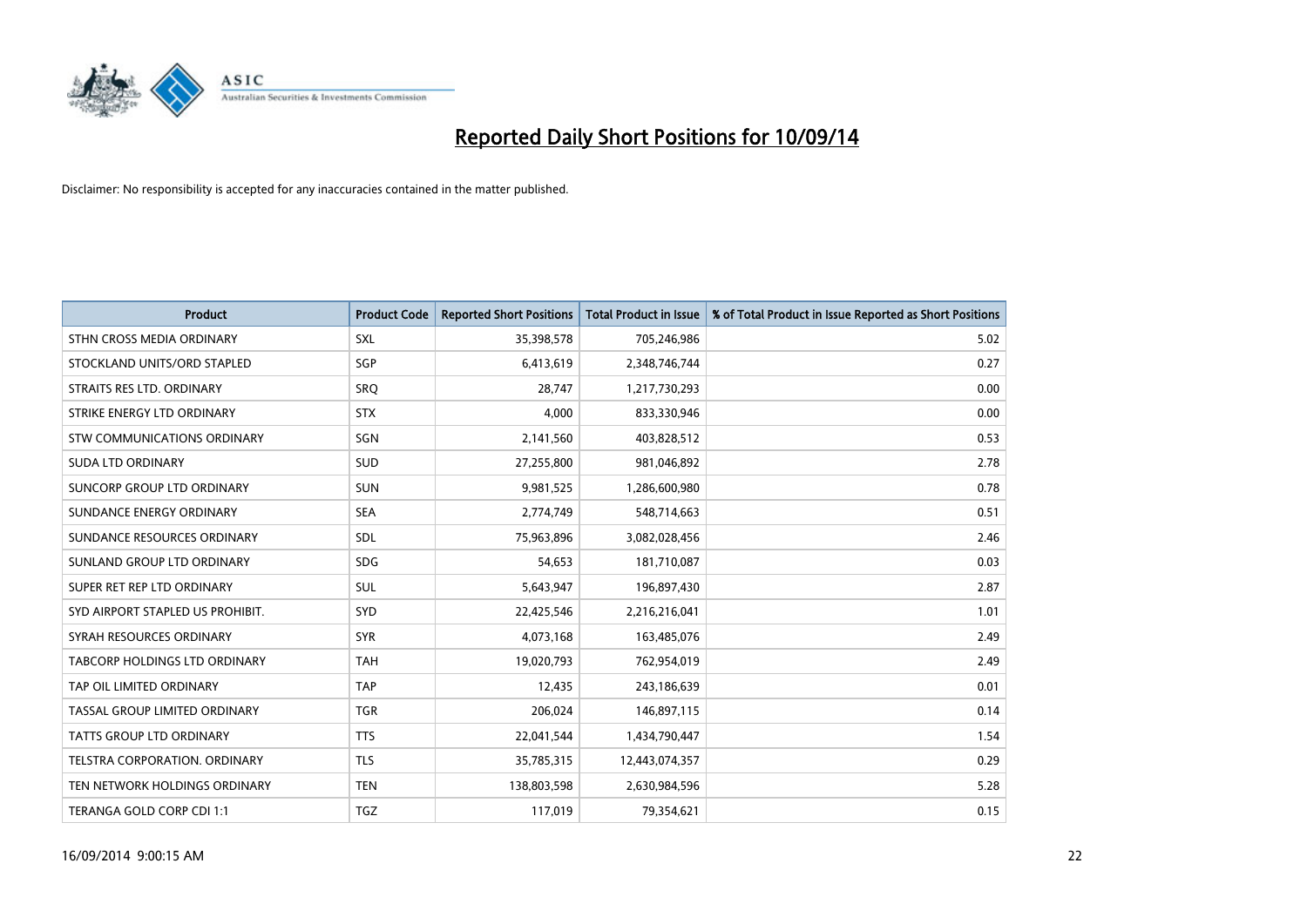

| <b>Product</b>                       | <b>Product Code</b> | <b>Reported Short Positions</b> | <b>Total Product in Issue</b> | % of Total Product in Issue Reported as Short Positions |
|--------------------------------------|---------------------|---------------------------------|-------------------------------|---------------------------------------------------------|
| TFS CORPORATION LTD ORDINARY         | <b>TFC</b>          | 2,070,501                       | 324,157,408                   | 0.64                                                    |
| THE PAS GROUP LTD ORDINARY           | <b>PGR</b>          | 650,000                         | 136,690,860                   | 0.48                                                    |
| THE REJECT SHOP ORDINARY             | <b>TRS</b>          | 2,749,138                       | 28,844,648                    | 9.53                                                    |
| THORN GROUP LIMITED ORDINARY         | <b>TGA</b>          | 648                             | 150,634,985                   | 0.00                                                    |
| <b>TIGER RESOURCES ORDINARY</b>      | <b>TGS</b>          | 8,271,811                       | 1,050,898,719                 | 0.79                                                    |
| TOLL HOLDINGS LTD ORDINARY           | <b>TOL</b>          | 25,583,658                      | 717,318,622                   | 3.57                                                    |
| TOX FREE SOLUTIONS ORDINARY          | <b>TOX</b>          | 3,054,914                       | 133,752,359                   | 2.28                                                    |
| TPG TELECOM LIMITED ORDINARY         | <b>TPM</b>          | 10,582,142                      | 793,808,141                   | 1.33                                                    |
| <b>TRADE ME GROUP ORDINARY</b>       | <b>TME</b>          | 3,594,937                       | 396,584,956                   | 0.91                                                    |
| <b>TRANSFIELD SERVICES ORDINARY</b>  | <b>TSE</b>          | 9,095,277                       | 512,457,716                   | 1.77                                                    |
| TRANSPACIFIC INDUST. ORDINARY        | <b>TPI</b>          | 10,338,630                      | 1,579,648,778                 | 0.65                                                    |
| TRANSURBAN GROUP TRIPLE STAPLED SEC. | <b>TCL</b>          | 13,887,712                      | 1,906,390,878                 | 0.73                                                    |
| <b>TREASURY GROUP ORDINARY</b>       | <b>TRG</b>          | 80,180                          | 23,697,498                    | 0.34                                                    |
| TREASURY WINE ESTATE ORDINARY        | <b>TWE</b>          | 6,402,740                       | 651,261,403                   | 0.98                                                    |
| TROY RESOURCES LTD ORDINARY          | <b>TRY</b>          | 2,118,009                       | 195,096,457                   | 1.09                                                    |
| TZ LIMITED ORDINARY                  | TZL                 | 5,388,454                       | 384,874,293                   | 1.40                                                    |
| UGL LIMITED ORDINARY                 | UGL                 | 9,933,667                       | 166,511,240                   | 5.97                                                    |
| UNILIFE CORPORATION CDI 6:1          | <b>UNS</b>          | 108,562                         | 268,559,046                   | 0.04                                                    |
| UXC LIMITED ORDINARY                 | <b>UXC</b>          | 3,529,576                       | 322,540,779                   | 1.09                                                    |
| <b>VEDA GROUP LTD ORDINARY</b>       | <b>VED</b>          | 13,168,591                      | 842,055,406                   | 1.56                                                    |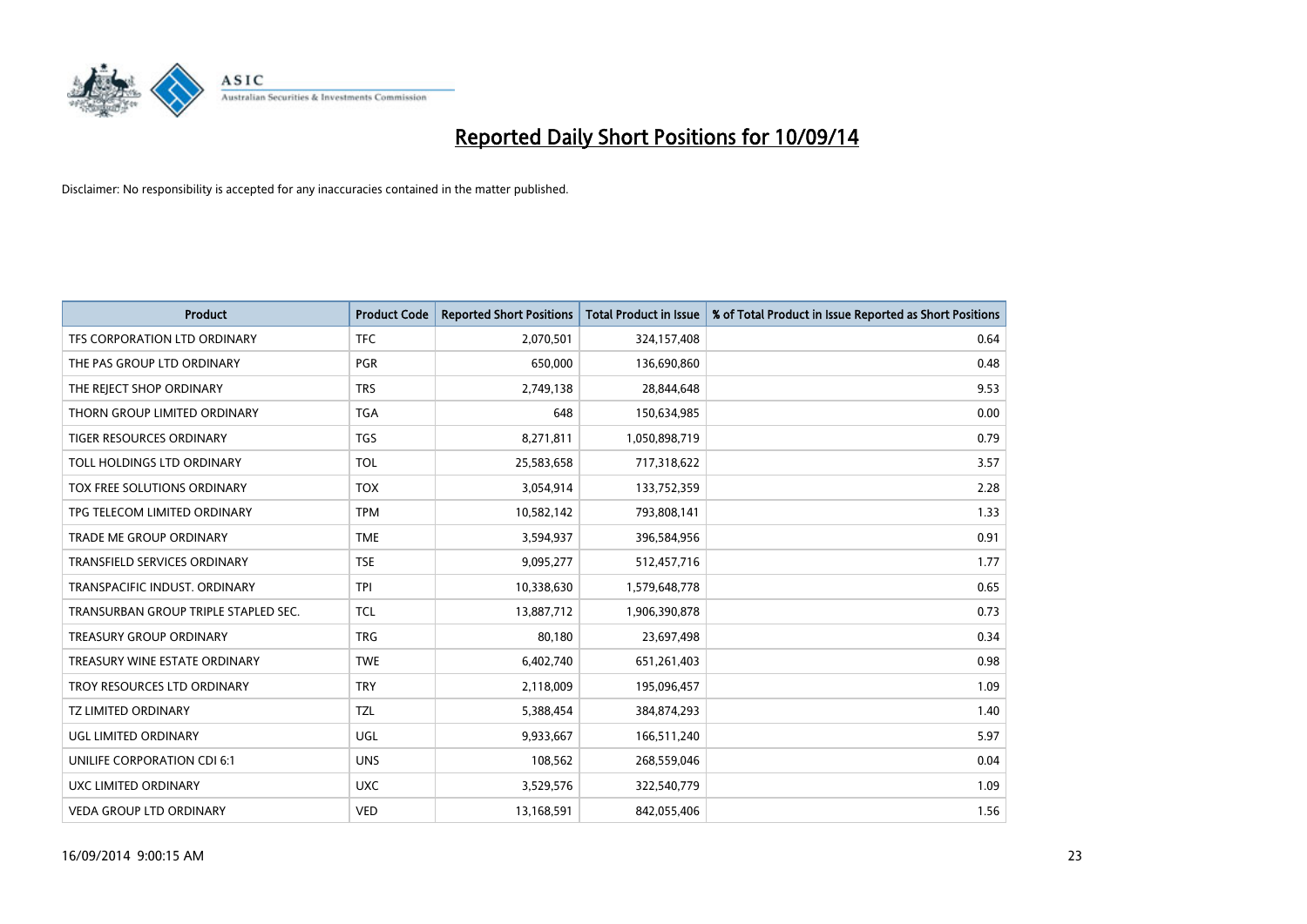

| <b>Product</b>                       | <b>Product Code</b> | <b>Reported Short Positions</b> | <b>Total Product in Issue</b> | % of Total Product in Issue Reported as Short Positions |
|--------------------------------------|---------------------|---------------------------------|-------------------------------|---------------------------------------------------------|
| <b>VILLAGE ROADSHOW LTD ORDINARY</b> | <b>VRL</b>          | 520,065                         | 159,504,142                   | 0.33                                                    |
| VIRGIN AUS HLDG LTD ORDINARY         | <b>VAH</b>          | 55,677,117                      | 3,514,825,734                 | 1.58                                                    |
| <b>VIRTUS HEALTH LTD ORDINARY</b>    | <b>VRT</b>          | 4,603,120                       | 79,722,678                    | 5.77                                                    |
| <b>VOCATION LTD ORDINARY</b>         | <b>VET</b>          | 14,080,867                      | 205,705,048                   | 6.85                                                    |
| <b>VOCUS COMMS LTD ORDINARY</b>      | <b>VOC</b>          | 227,625                         | 94,622,166                    | 0.24                                                    |
| WARRNAMBOOL CHEESE ORDINARY          | <b>WCB</b>          | 19                              | 56,098,797                    | 0.00                                                    |
| <b>WATPAC LIMITED ORDINARY</b>       | <b>WTP</b>          | 6,527                           | 186,489,922                   | 0.00                                                    |
| WEBIET LIMITED ORDINARY              | <b>WEB</b>          | 1,541,978                       | 79,397,959                    | 1.94                                                    |
| <b>WESFARMERS LIMITED ORDINARY</b>   | <b>WES</b>          | 4,942,434                       | 1,143,274,951                 | 0.43                                                    |
| WESTERN AREAS LTD ORDINARY           | <b>WSA</b>          | 16,476,327                      | 232,580,131                   | 7.08                                                    |
| WESTERN DESERT RES. ORDINARY         | <b>WDR</b>          | 2,490,070                       | 620,049,919                   | 0.40                                                    |
| WESTERN DESERT RES. RIGHTS 31-MAR-14 | <b>WDRR</b>         | 17,835                          | 120,009,662                   | 0.01                                                    |
| <b>WESTFIELD CORP STAPLED</b>        | <b>WFD</b>          | 2,089,415                       | 2,078,089,686                 | 0.10                                                    |
| WESTFIELD GROUP ORD/UNIT STAPLED SEC | <b>WDC</b>          | 1,639,762                       | 2,078,089,686                 | 0.08                                                    |
| <b>WESTPAC BANKING CORP ORDINARY</b> | <b>WBC</b>          | 17,534,208                      | 3,109,048,309                 | 0.56                                                    |
| WHITE ENERGY COMPANY ORDINARY        | <b>WEC</b>          | 31,950                          | 328,374,494                   | 0.01                                                    |
| WHITEHAVEN COAL ORDINARY             | <b>WHC</b>          | 80,209,073                      | 1,025,760,027                 | 7.82                                                    |
| WIDE BAY AUST LTD ORDINARY           | <b>WBB</b>          | 1,201                           | 36,452,951                    | 0.00                                                    |
| WOODSIDE PETROLEUM ORDINARY          | <b>WPL</b>          | 4,472,873                       | 823,910,657                   | 0.54                                                    |
| WOOLWORTHS LIMITED ORDINARY          | <b>WOW</b>          | 15,604,145                      | 1,259,898,669                 | 1.24                                                    |